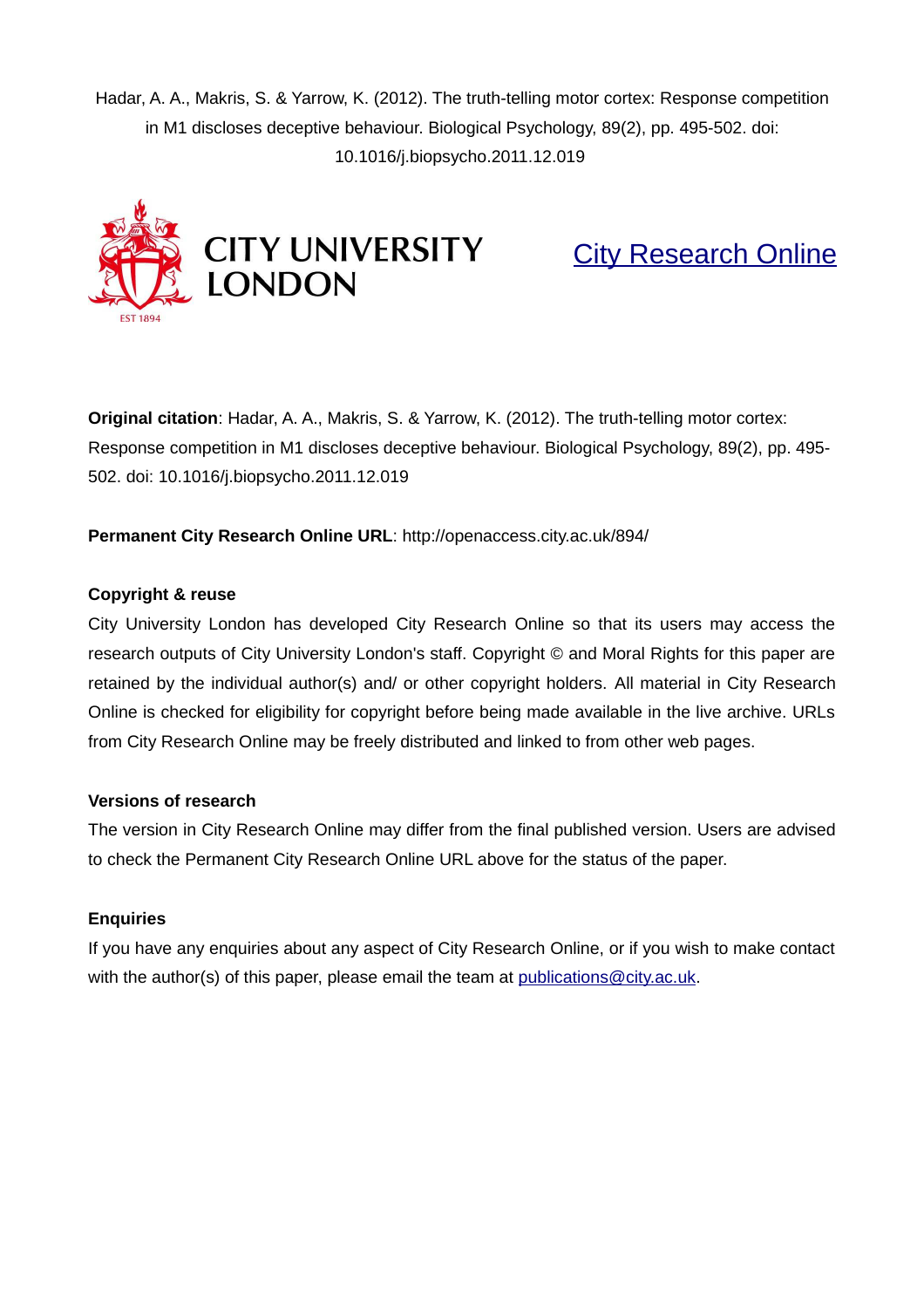# **The Truth-telling Motor Cortex: Response Competition in M1 Discloses Deceptive Behaviour**

Aviad Hadar<sup>1\*</sup>, Stergios Makris<sup>1</sup> & Kielan Yarrow<sup>1</sup>

1. Department of Psychology, City University London

Running head: Response Competition Reveals Deception

\* Author for correspondence:

Aviad Hadar, Social Science Building, City University, Northampton Square, London EC1V 0HB

Tel: +44 (0)20 7040 4597 Fax: +44 (0)20 7040 8580 Email: Aviad.hadar@city.ac.uk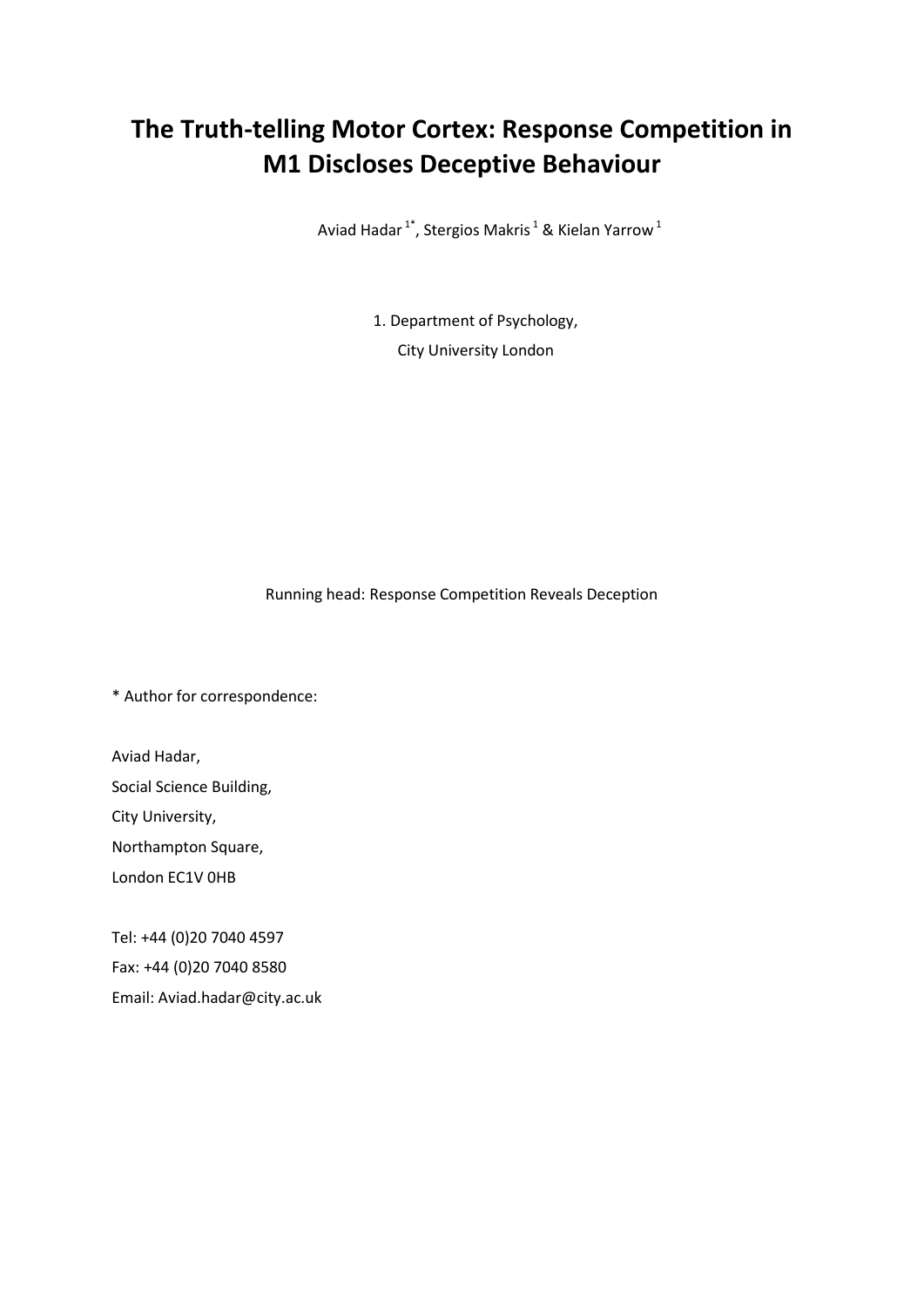#### **Abstract**

Neural circuits associated with response conflict are active during deception. Here we use transcranial magnetic stimulation to examine for the first time whether competing responses in primary motor cortex can be used to detect lies. Participants used their little finger or thumb to respond either truthfully or deceitfully regarding facial familiarity. Motor-evoked-potentials (MEPs) from muscles associated with both digits tracked the development of each motor plan. When preparing to deceive, the MEP of the non-responding digit (i.e. the plan corresponding to the truth) exceeds the MEP of the responding digit (i.e. the lie), whereas a mirror-reversed pattern occurs when telling the truth. This give away response conflict interacts with the time of stimulation during a speeded reaction period. Lies can even activate digit-specific cortical representations when only verbal responses are made. Our findings support neurobiological models which blend cognitive decision-making with motor programming, and suggest a novel index for discriminating between honest and intentionally false facial recognition.

#### **Highlights**

► Single-pulse TMS can be used to study intra-hemispheric response preparation. ► Response competition dynamics can differentiate between truth-telling and deceit. ► Lying involuntarily activates motor plans associated with the truth in M1.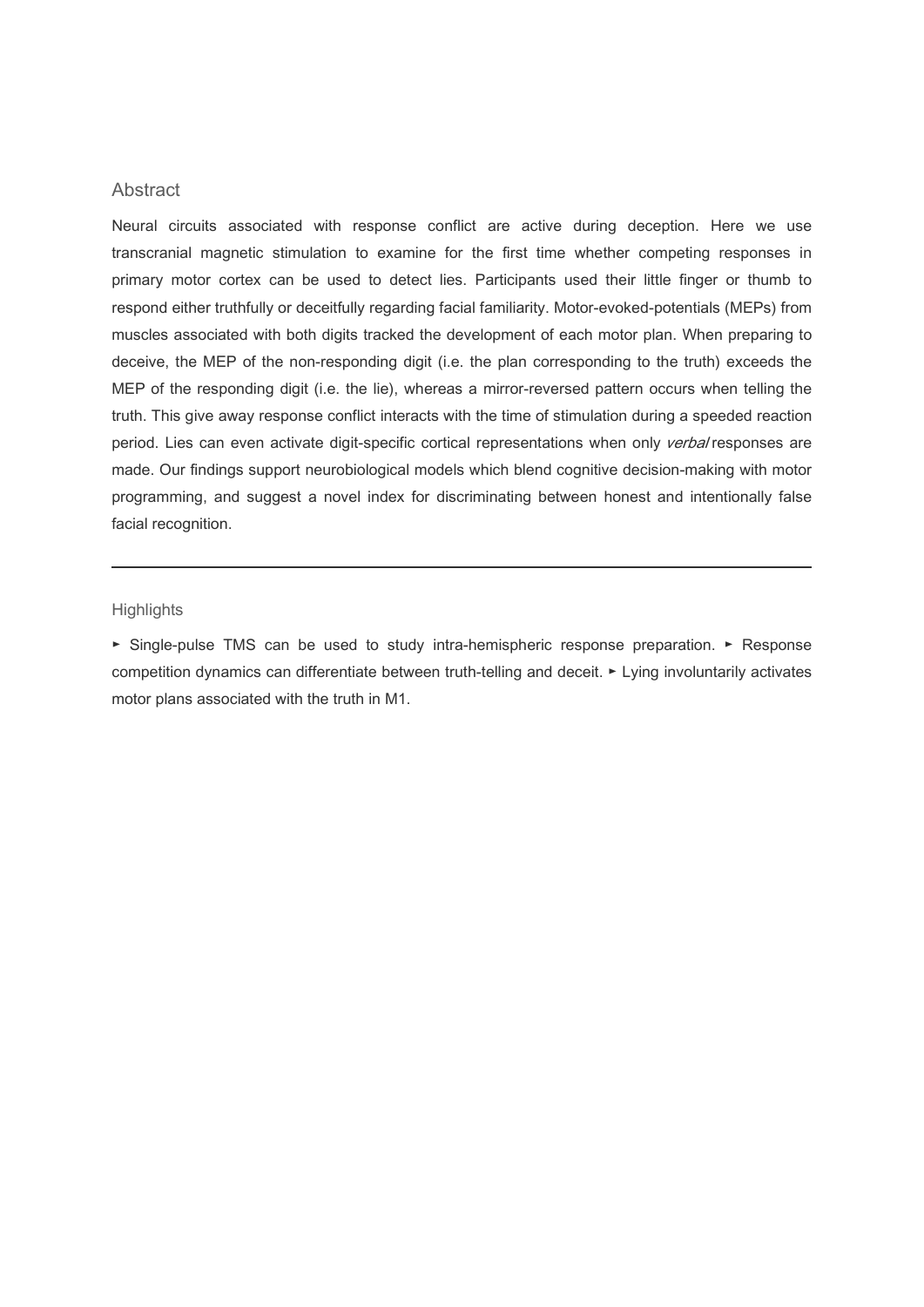# Keywords

- Response competition;
- Response selection;
- Deception;
- Lie detection;
- Motor evoked potential (MEP);
- Transcranial magnetic stimulation (TMS);
- Response inhibition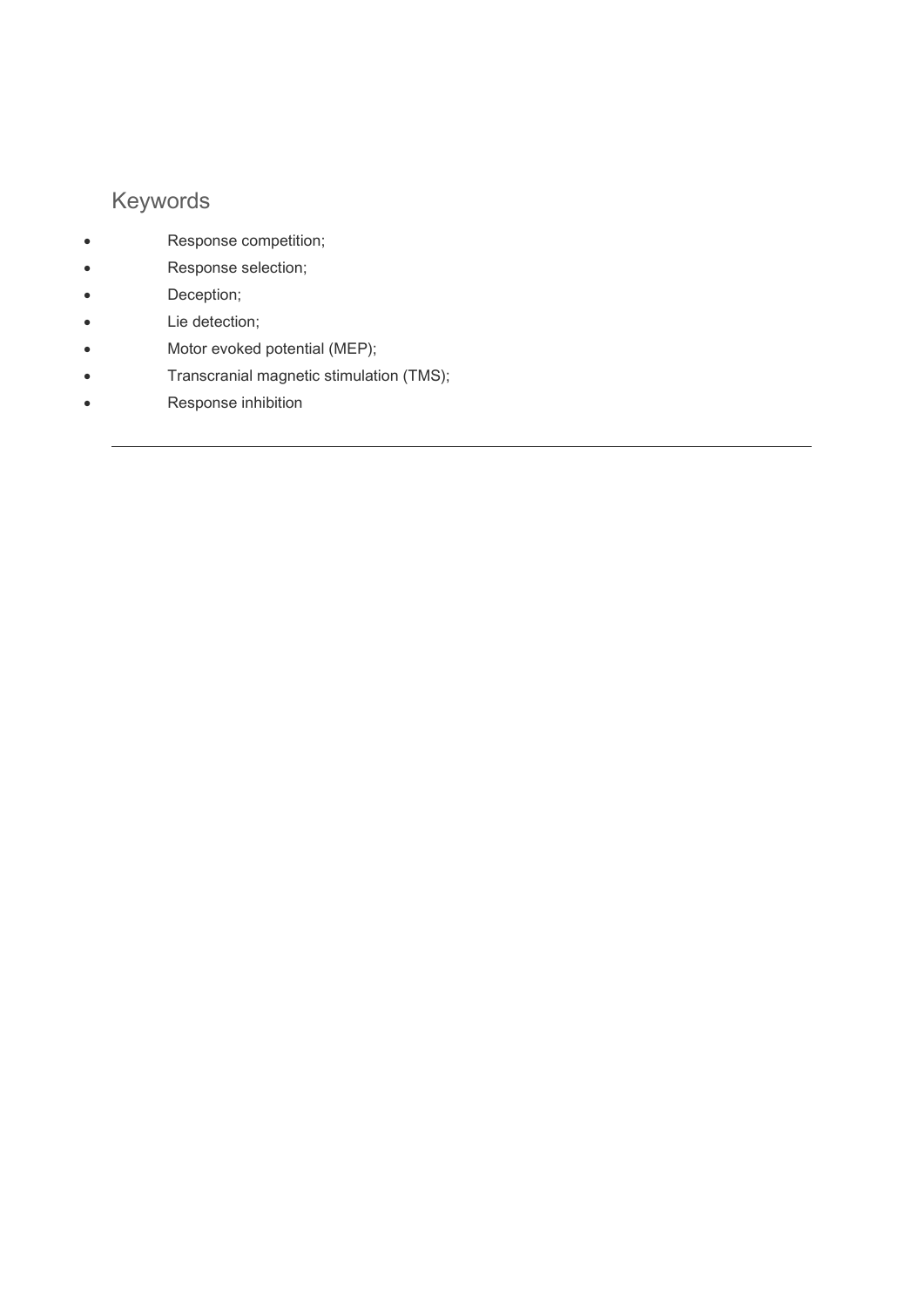# 1. Introduction

Deception is commonplace in human communication, engaging multiple cognitive processes ( [Ekman, 2009] and [Spence, 2004]). Social interactions often involve deceptive behaviours, used to maximize personal gain or avoid punishment ( [Nardini, 1987] and [DePaulo et al., 2003]). At present the most widely used tool for lie-detection is the polygraph (Pollina et al., 2004) which is based on indirect peripheral physiological measures. Recent imaging studies have demonstrated that neural circuits associated with response conflict and response inhibition are strongly implicated in deception ( [Abe et al., 2006], [Abe et al., 2007], [Bhatt et al., 2009], [Kozel et al., 2004], [Lee et al., 2010], [Langleben et al., 2005], [Nunez et al., 2005] and [Schumacher et al., 2010]). Indeed, cognitive models of deception posit the activation of the truth as one of the early processes underlying deception, which could lead to conflict. However, to date the involuntary activation of a population of neurons representing the truth in lying has not been demonstrated.

Several researchers have noted the consistent involvement of the anterior cingulate cortex (ACC) and dorsolateral prefrontal cortex (DLPFC), areas associated with cognitive control and conflict monitoring, in deceptive behaviour ( [Abe et al., 2006], [Bhatt et al., 2009], [Lee et al., 2010], [Nunez et al., 2005] and [Schumacher et al., 2010]). Abe et al. (2006) used positron emission tomography (PET) to show that the activation of conflict monitoring areas such as the ACC is specific for denying knowledge of an event rather than confabulating knowledge of an event. In a study by Nunez et al. (2005), increased activation within the ACC and DLPFC was found particularly when participants falsified autobiographical facts. They also found parallel behavioural effects expressed in increased reaction time (RT) for deceptive responses, which they attributed to interference from a potent true response, similar to the effects found in traditional conflict paradigms such as the Stroop and the Flanker tasks ( [Eriksen and Eriksen, 1974] and [Stroop, 1935]). More recently Bhatt and colleagues (2009) asked participants to deliberately misidentify familiar faces in a format similar to police 'lineups' used with crime suspects. Triads of faces, with one face being shown prior to the task, were streamed, and participants were instructed to deny recognition of the familiar face and instead indicate familiarity of an alternative novel face. As in previous work with verbal questioning, imaging data showed that increased activation in a network of areas, including the ACC and DLPFC, was associated with deceptive behaviour.

To the extent that the act of deception entails suppression of a potent true response and the generation of an alternative, it is not surprising that the ACC and the DLPFC appear to be highly active. Both of these areas have been strongly implicated in error processing, response competition, and conflict monitoring (e.g.[Botvinick et al., 1999], [Braver et al., 2003] and [Carter et al., 1998]). However, despite the wealth of literature on response conflict, and the emerging literature on lie detection, to date, no empirical attempts have been made to utilise the cortical dynamics of response conflict for the detection of a lie. Seymour and Schumacher (2009) have perhaps come closest to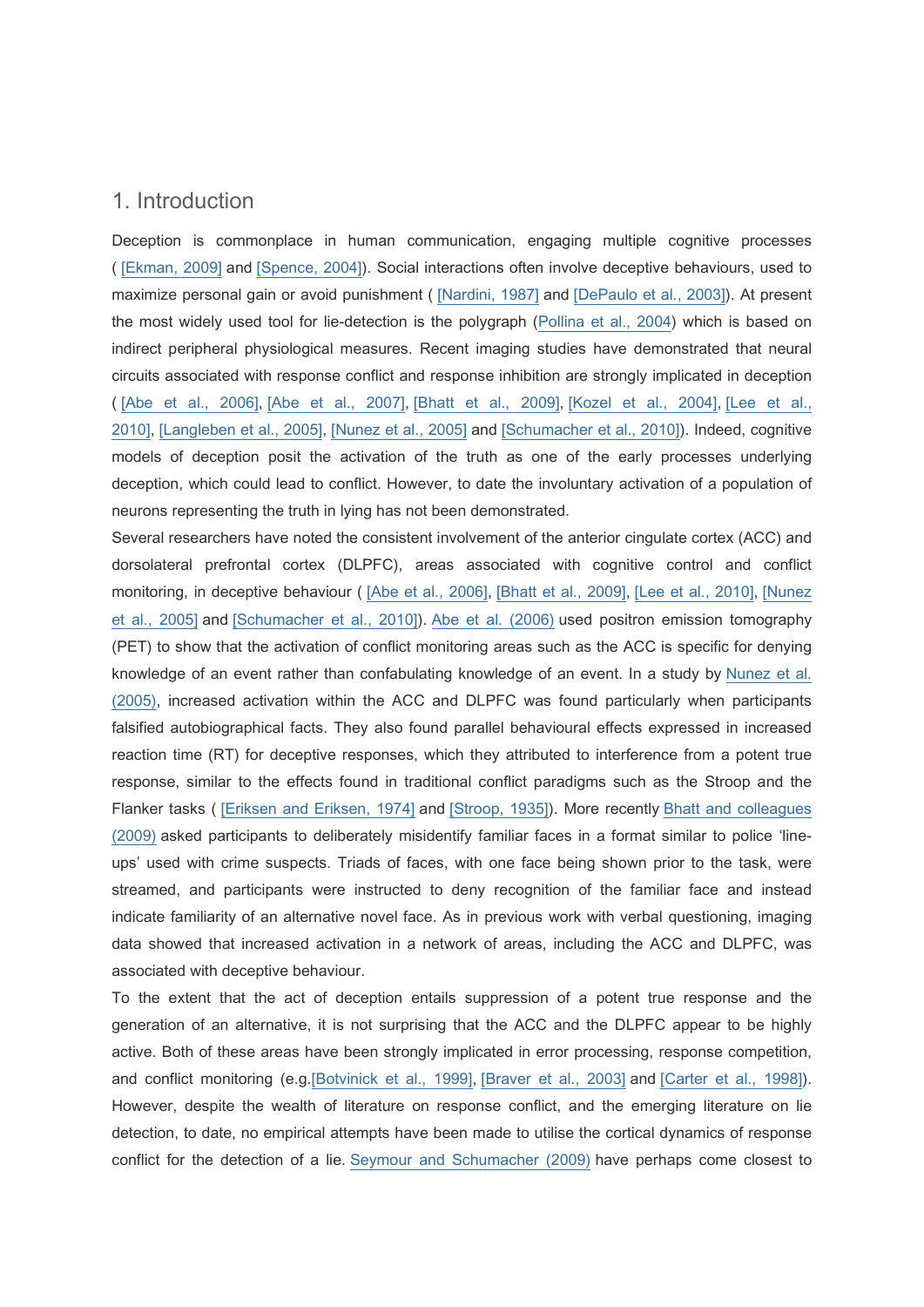such an attempt, by using electromyography (EMG) to detect conflict at the motor output level. In their task, which is similar to intentional false responding in facial recognition, participants had to falsely indicate that some previously presented words were new, whilst responding truthfully to a second group of previously presented words. Additionally a third 'filler' group of unseen words was also shown, requiring a truthful ('new') response. In this experiment, responses were given with either the right or the left hand and EMG was recorded from two corresponding muscles. Analysis of correct trials revealed a greater number of partial errors (partial activation of the incorrect response) in the first condition, in which false responding was required. The authors interpreted this pattern as evidence for a conflict in the response preparation stage within a serial model incorporating competition between (1) automatic familiarity and (2) a slow level-headed recollection process. Thus, falsifying information reliably resulted in conflict between responding muscles.

The transformation of an abstract cognitive conflict (induced by deceptive behaviour) into a tangible motor conflict opens new avenues for the development of lie detection techniques, and can also shed light on the mechanisms underlying motor decision making. Verbal yes/no responses, which serve as the basis for most lie detection research, can be easily substituted with manual responses, requiring consistent activation of two distinct muscles. [Cisek, 2006] and [Cisek, 2007] constructed a model, based upon single-cell recording experiments in the macaque brain, simulating how plans for moving a digit in two opposing directions compete in pre-motor areas. According to the model the selection of a single motor output is achieved via mutual inhibitory competition between neural populations representing different directions for movement. He speculated that motor decision-making processes are constantly biased by projections from other brain areas. Importantly Cisek's computational simulations and the confirmatory neural data suggest that response selection entails parallel response preparation for multiple candidate responses. Therefore, the process of selecting a response does not necessary entail a discrete selection mechanism. Indeed, in the past decade evidence has accumulated in favour of such parallel activation views of response conflict which cast doubt on the traditional idea (Pashler, 1991) of a serial selection process with discrete stages of selection and motor preparation (e.g. [Desoto et al., 2001], [Fleming et al., 2009], [Taylor et al., 2007] and [Verleger et al., 2009]).

Here, we examine whether the dynamics of response competition, as expressed in primary motor cortex (M1), can be used to reveal deceptive behaviour, by making use of single-pulse transcranial magnetic stimulation (TMS). In this approach, muscular responses induced by TMS, known as motor evoked potentials (MEPs), are used to index the strength of an action tendency in M1 or adjacent premotor areas (cf.[Bestmann et al., 2008], [Gandevia and Rothwell, 1987] and [Kiers et al., 1997]). Single pulses, given at different moments prior to response execution but after stimulus presentation, can provide information about the dynamics of the interaction between two responses. For instance, Verleger et al. (2009) used a bimanual flanker task to compare the strength of incorrect premature response representations (activated by the flankers) with that of correct representations. Participants moved their left or right index fingers, as directed by a central arrow, whilst ignoring compatible or incompatible peripheral stimuli. Ipsilateral and contralateral M1 were stimulated at various moments prior to response execution. MEPs were found to be larger for the responding hand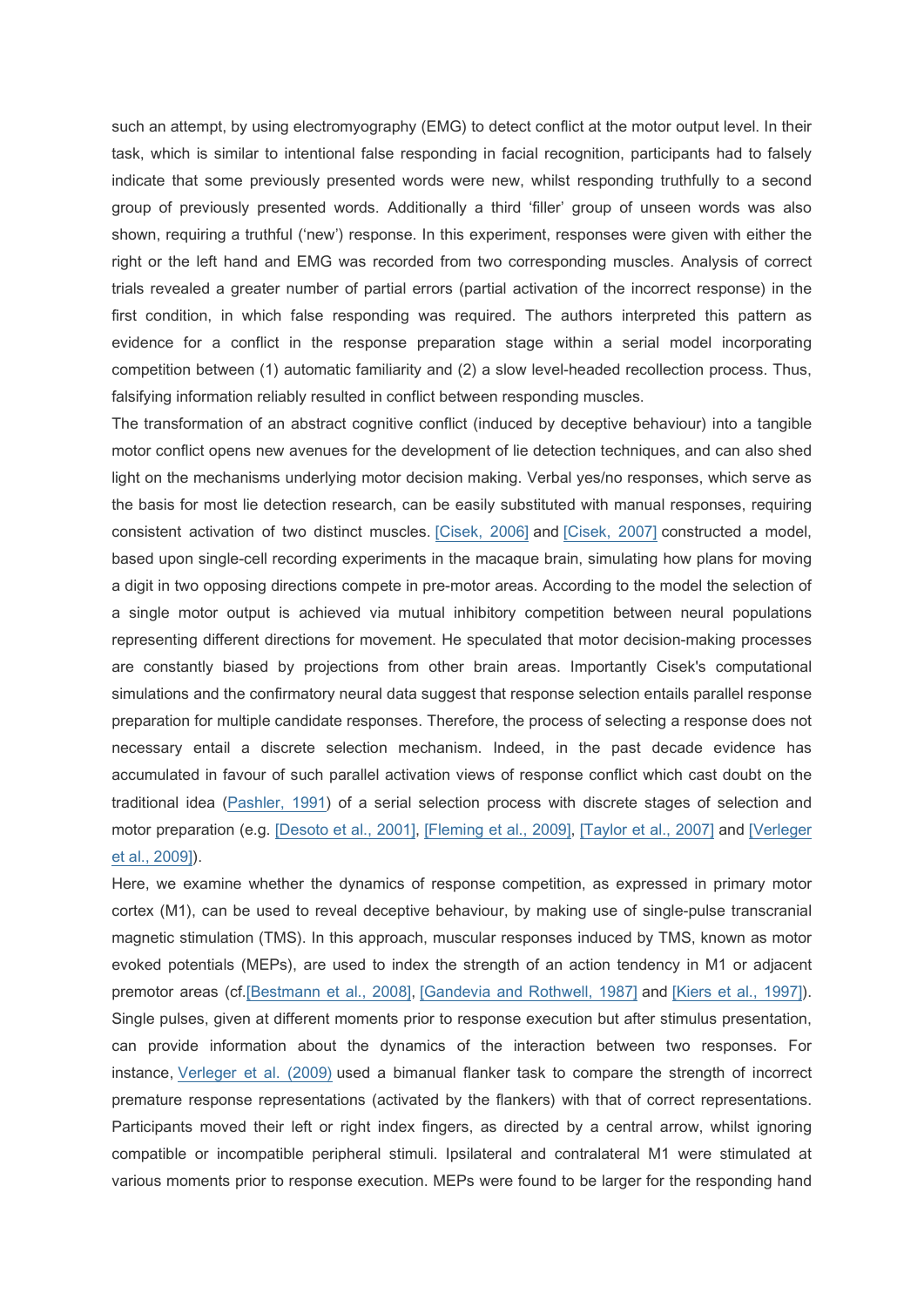compared with the non-responding hand. However, this effect was modulated by the irrelevant flankers, e.g. MEPs in the responding hand were larger in compatible conditions compared with incompatible or neutral conditions. Crucially, MEPs of the non-responding hand decreased closer to response execution and the reverse pattern was evident for MEPs of the responding hand. Thus, the relationship between the MEP amplitude of two responses can in principal be used to reveal how premature or even concealed response tendencies evolve during motor preparation.

In the current series of studies, binary choices concerning the facial recognition of famous and nonfamous people were used to frame the cognitive act of deception within a response-conflict paradigm. Participants used their right little finger or thumb (or an associated verbal response in Experiment 3) to deceptively or truthfully indicate facial familiarity. By administering TMS prior to response execution in both truthful and deceitful conditions, we could compare the MEPs linked to the two competing responses. We predicted that the MEP of the non-responding digit should be larger when lying, particularly in the period immediately after stimulus onset, because of automatic activation of this objectively correct motor response. Such a finding would demonstrate the potential of highly localised motor activity to reveal deceitful behaviour. It would also help elucidate how stimulus presentation triggers the preparation of multiple responses within a single effector, casting further doubt on the notion of an isolated serial selection stage during motor decision making.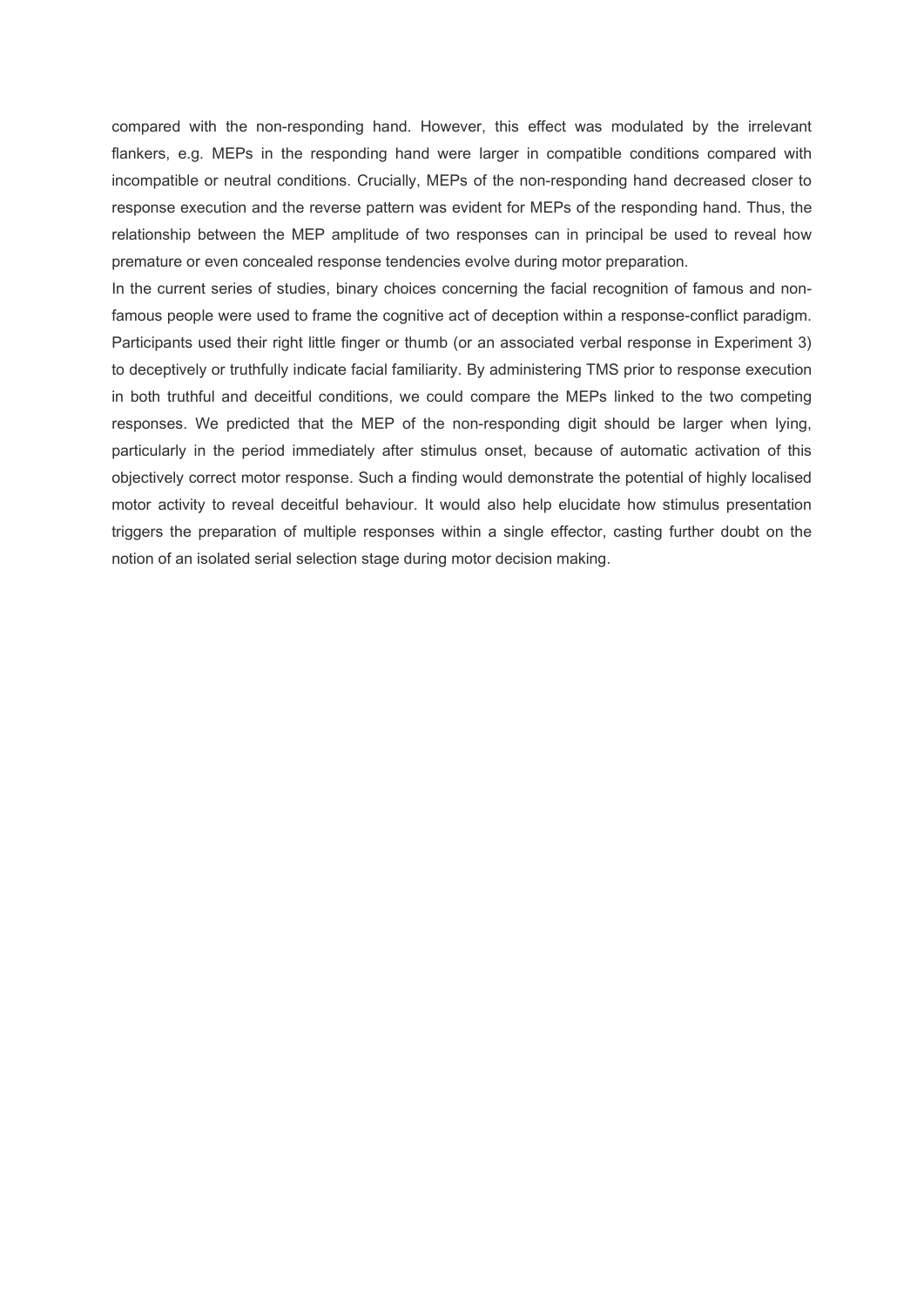# 2. Experiment 1

# 2.1. Method

#### 2.1.1. Participants

Eight right-handed participants (5 male; mean age = 26, SD = 3.4) were tested. Participants were screened for contraindications for TMS, and also their ability to relax their muscles fully between manual responses. They were compensated financially for their time. The study was approved by the City University Psychology Department Ethics Committee.

### 2.1.2. Stimuli

Sixteen faces served as stimuli. Four were of famous politicians and four were of famous film actors/actresses (in both cases half male, half female; pictures found online). For each famous person, the face of a non-famous person from the Karolinskaor NimStimstimulus sets ( [Lundqvist et al., 1998] and [Tottenham et al., 2009]) was matched on sex, skin colour, gaze direction and facial expression. All faces were presented as greyscale 100 × 130 pixels portraits (∼4.94 × 5.81° visual angle).

## 2.1.3. Apparatus

E-Prime 2.0 (Schneider et al., 2002) ran on a lab PC to present stimuli and control TMS pulses. Subjects sat 50 cm in front of a 19-inch CRT monitor refreshing at 100 Hz. The right hand rested on a foam pad, positioned palm down with thumb and little finger each touching digital response keys (Fig. 1). Electromyography and TMS were combined to measure MEPs from two intrinsic muscles of the right hand (the Abductor DigitiMinimi, or ADM, and first dorsal interosseous, or FDI) using standard methods (cf. Makris et al., 2011).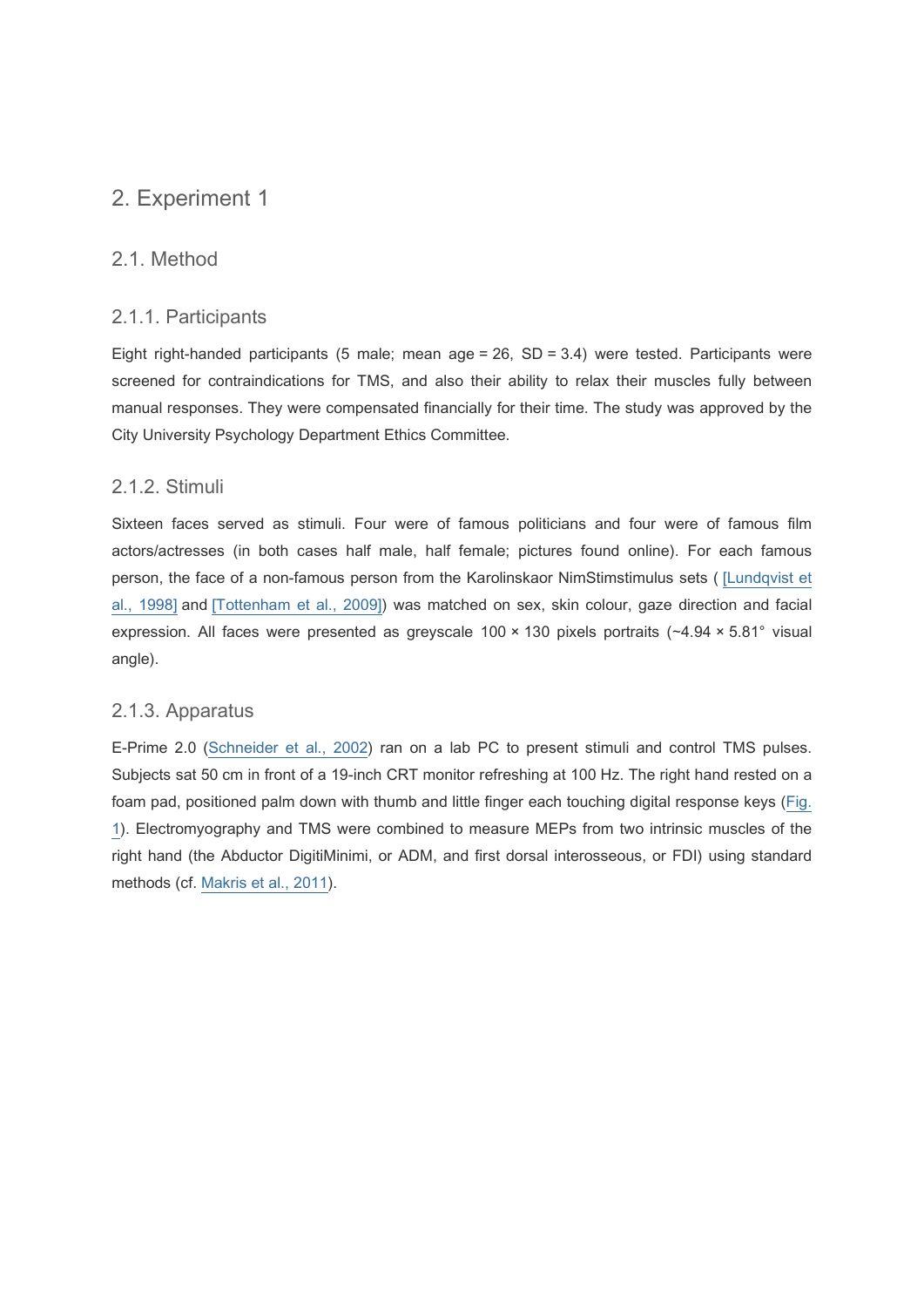

Fig. 1. Schematic of experimental procedures. (A) Experiment 1. Participants were prompted to continuously fixate at the centre of the monitor and to use their thumb and little finger to indicate whether the face shown was that of a famous person or not once they heard an auditory imperative stimulus. During this preparation interval a single pulse of TMS was administered on 25% of trials, either 200, 500 or 800 ms after face onset. Depending on participant counter-balancing, the example stimulus shown here could require either a lie or the truth. (B) Experiment 2. Here, face onset served as the reaction signal (i.e. there was no preparation interval). Stimulation was administered either 0, 300, or 600 ms after stimulus onset on the majority (90%) of trials. Each participant lied and told the truth about all stimuli, counterbalanced across the different blocks. (C) Experiment 3. Here, a verbal response ("yes" or "no") was used whilst the hand remained completely relaxed. Participants again lied about different stimuli in different blocks. However, the preparatory interval was reinstated, with TMS delivered 20, 220 or 520 ms after stimulus onset (50% of trials) prior to an auditory go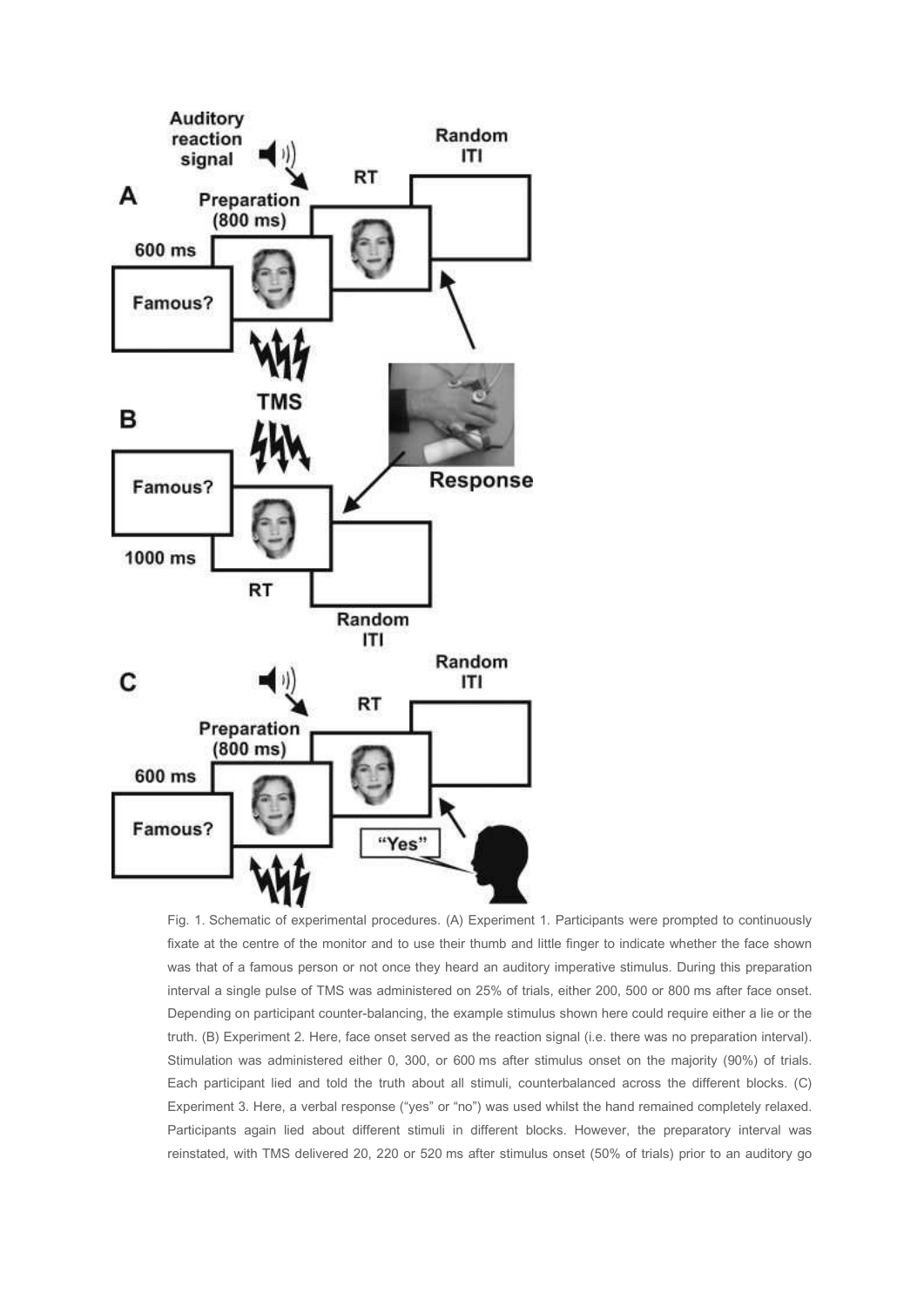signal. Note that the verbal responses had previously been associated with manual responses during a training phase.

EMG recording. Two 22 mm × 28 mm surface Ag/AgCl EMG electrodes recorded from the Abductor DigitiMinimi (ADM) of the right hand. Two others recorded from the first dorsal interosseous (FDI) of the same hand. EMG (bandpass filtered 20–450 Hz) was collected at 1000 Hz via a 13 bit A/D Biometrics Datalink system (version 7.5, Biometrics Ltd., Ladysmith, VA, U.S.A., 2008) and stored on a dedicated PC. EMG was also passed to a speaker to provide a warning when muscles were not fully relaxed. Participants were prompted to monitor their motor activity by relaxing their muscle whenever loud muscle noise persisted between responses.

TMS protocol. Pulses were applied using a 70 mm figure-of-eight coil (external casing diameter ∼90 mm for each loop) connected to a MagstimRapid2 biphasic stimulator (The Magstim Co. Ltd., Whitland, Carmarthenshire, U.K.). The coil was held tangentially to the skull, over the optimal spot at the left M1 to elicit MEPs in both the ADM and FDI, with the handle pointing backwards/laterally approximately midway between the saggital and coronal planes. Intensity of pulses was set around 110–117% of resting motor threshold (RMT) in order to elicit MEPs of around 1 mV amplitude in both the ADM and the FDI. Individual RMTs were determined prior to the experiment as the minimal intensity required to elicit an MEP ∼50 μV in amplitude (peak to peak) in at least 3 out of 6 single pulses when the hand was fully relaxed. A post-report form was used to document any adverse effects of TMS (suspected seizures, syncope, headaches, muscular discomfort and anxiety) which are reported elsewhere (Hadar et al., in press).

#### 2.2. Statistical analysis

Data was aligned to the time of TMS and analysed offline. Each MEP was visually inspected for EMG activity in the 300 ms preceding TMS. The decision to reject trials was based on the detection of EMG activity greater than 50 μV peak to peak within this time window. Such trials were discarded. In all experiments reported here this filtering procedure included the exclusion of trials in which a response was given prior to pulse delivery. The EMG screening was conducted using a display that showed digital signals aligned to TMS pulses, but provided no indication of experimental condition. Peak-topeak MEP amplitude was then calculated for correct trials. For each participant, amplitudes were ztransformed (by separately combining all data for the FDI and ADM) in order to give an equivalent measure for the two responses. Medians were then taken for the different conditions. Inferential statistics were two-tailed, with Greenhouse–Geisser corrections where appropriate.

#### 2.3. Design and procedure

A four factor  $(3 \times 2 \times 2 \times 2)$  repeated-measures design was employed. The first factor was stimulation interval (TMS 200,500 or 800 ms after face onset). The second factor, honesty, compared truth to deceit. The third factor, face type, contrasted famous and non-famous faces, yielding lies that were either denials or confabulations. The fourth factor, digit, contrasted MEPs recorded from the little finger and thumb. These were re-coded as 'responding' and 'non- responding' digit according to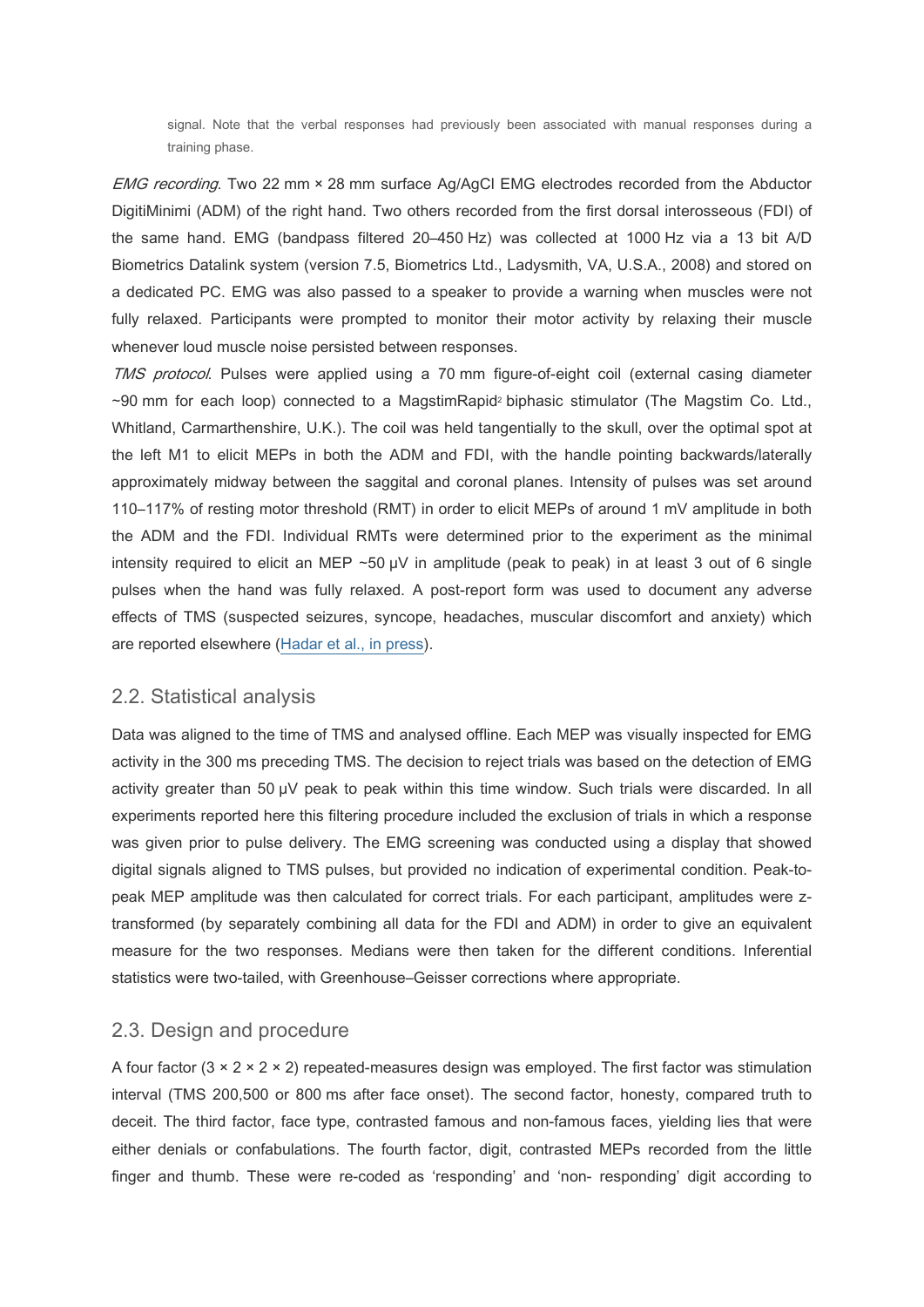participant's digit-response mapping (little finger/thumb presses mapped to "yes"/"no" responses), which was reversed for half of the sample.

The allocation of faces to lie and truth conditions was counterbalanced across subjects in the following manner. The sixteen faces were divided into four sets, each containing two famous and two matched non-famous faces. Each participant was required to lie about just one set and tell the truth about the remaining three sets of faces. However, just one of the three truth sets was selected for TMS. Four distinct combinations of one lie and one truth set were therefore prepared for TMS trials, with a quarter of participants receiving each combination. The 16 faces were each presented six times during an experimental block. Single-pulse TMS was administered in one half (i.e. three) of the presentations of (1) the lie set and (2) the selected truth set (so once at each stimulation interval). The remaining two sets of truth faces served only as fillers, in order to dilute the TMS trials. Hence, each block consisted of 96 trials in pseudo-randomised order except that TMS could not occur on two consecutive trials. Seven such blocks generated 672 trials, containing 14 TMS trials at each combination of interval, honesty, and face-type.

Before starting the experiment, participants answered 30 simple 'Yes'/'No' questions (e.g. 'do you speak English?') to practice the response mapping and ensure that they could relax hand muscles between responses. They were then shown two famous and two non-famous faces and told to lie when asked by the computer about these specific people. On each experimental trial, participants fixated the word "famous?" for 600 ms before a face appeared. They then prepared but withheld their response until the presentation of an auditory imperative stimulus (a pure tone) after another 800 ms (see Fig. 1a). Following their response, a blank inter-trial interval (ITI) of 500–1500 ms preceded the next trial.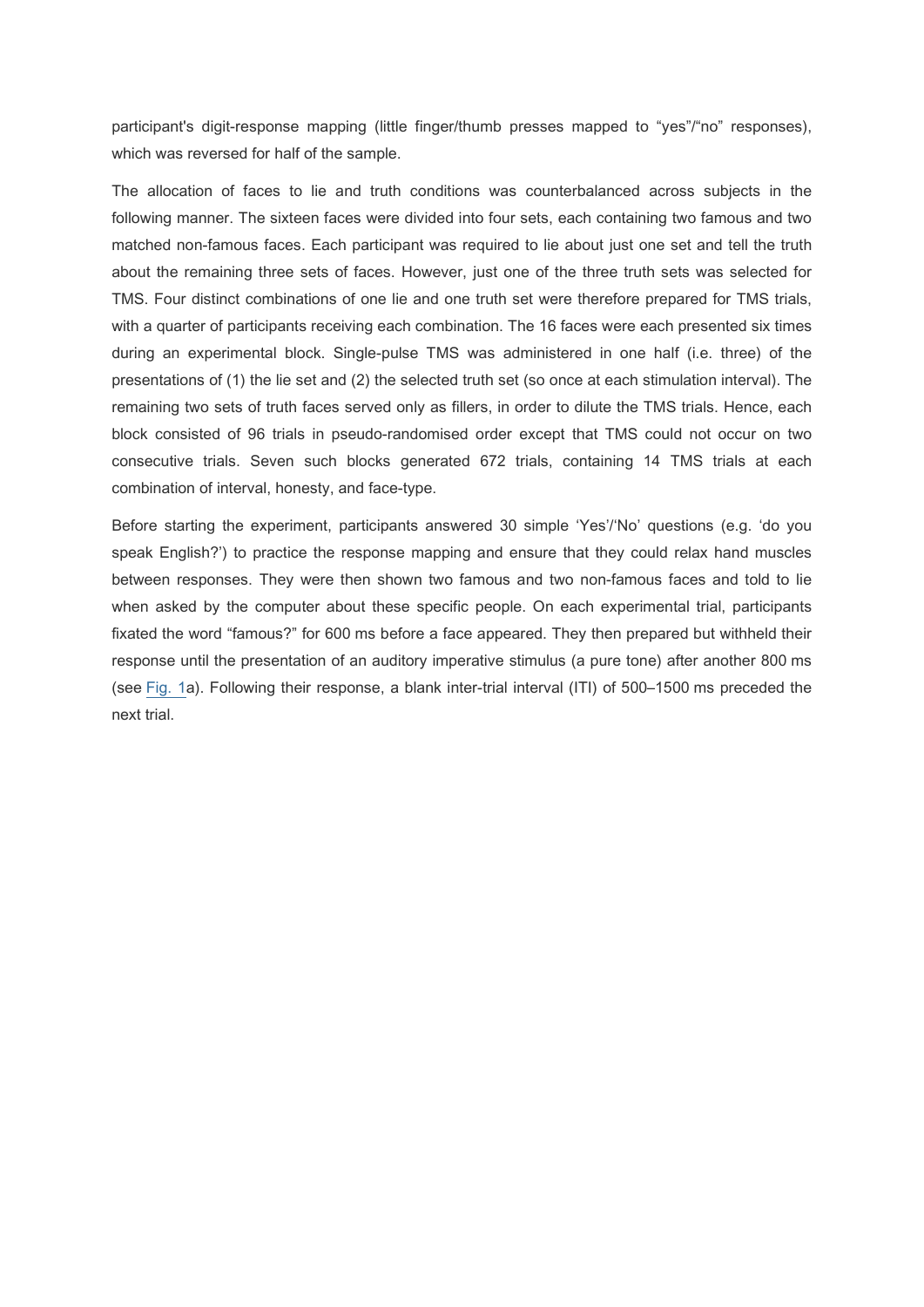# 3. Results and discussion

Accuracy data was averaged across the sample revealing an overall error rate of 6.8% (SD = 5.7%). No significant differences in accuracy were found between the lie and truth conditions. Incorrect trials were excluded when deriving MEP measures.

The complex design balanced competing demands regarding the duration of the experiment, and the desirable frequencies of lies, TMS pulses, and responses with each digit. To reflect reality, lying was made less likely than telling the truth. TMS was therefore more likely in trials where participants lied (to keep the overall stimulation rate down). These facts suggest caution when interpreting the main effect of honesty, which may have been influenced by learnt expectancies. Interactions with digit are therefore critical, as the a priori likelihood of reacting with the responding and non-responding digits was equal and independent of all other factors. With this in mind, MEP data were submitted to a  $3 \times 2 \times 2 \times 2$  repeated-measures ANOVA. Crucially, the ANOVA revealed that honesty (truth versus lie) affected MEP size *differently* in responding compared with non-responding digits, thereby confirming the existence of suppressed motor tendencies in M1 during deception (F(1,7) = 13.59,  $p < 0.01$ ,  $n_p^2 = 0.66$ , Fig. 2b). Paired sample *t*-tests on this averaged data (Fig. 2b) highlighted that in deceitful responses, the MEPs of the non-responding digit were significantly larger than those of the responding digit  $((7) = 2.89, p < 0.05)$  whilst the reverse pattern was confirmed for truth telling  $(17) = 2.92$ ,  $p < 0.05$ ). Hence, in deception, as in other situations of response conflict, a motor plan is generated automatically for the "incorrect" response (Fig. 2c). Of course in deception, this incorrect response represents the truth. In this experiment, the three-way interaction between honesty, digit and interval was not significant  $(F(1,7) = 0.23, p = 0.97)$ , signifying a relatively consistent two-way interaction across the three stimulation intervals (Fig. 2a). This may seem odd, because at some point the motor plan for the executed response must come to dominate over the non-responding digit. We hypothesised that competition between the two populations of neurons is resolved later, within RT itself, rather than within the motor preparation interval.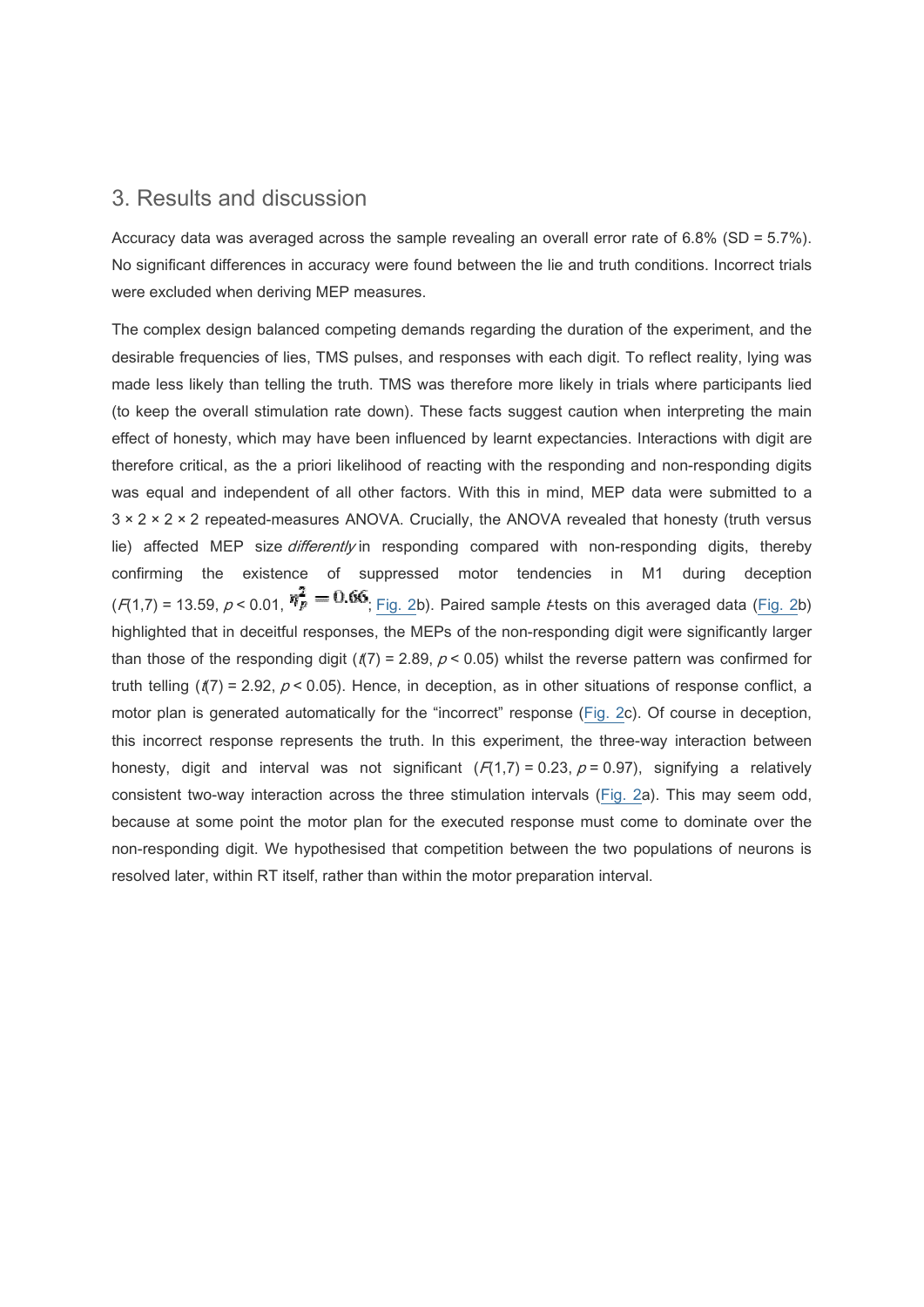

Fig. 2. Results from Experiment 1, showing activity of the neural population associated with the nonresponding digit in lying but not in truth telling. Error bars denote standard errors. Asterisks (\*) denote statistical significance for the key pairwise comparisons reported in the main text. (A) Mean of all participants' median peak-to-peak MEP z-scores in Experiment 1, presenting the full set of conditions. (B) The same data are shown for responding and non-responding digits in lie and truth trials, having been collapsed across stimulation intervals in line with the results of the ANOVA (see main text). (C) Average MEPs for the Abductor DigitiMinimi (ADM) and First Dorsal Interosseous (FDI) of a single subject from Experiment 1 at stimulation interval 200 ms. This participant used the thumb (FDI) to indicate 'yes' and the little finger (ADM) for 'no'. In both 'lie' conditions (i.e. lies made in response to either famous or non-famous faces) but not in the corresponding 'true' conditions, the MEP of the non-responding digit (ADM when falsely claiming recognition, FDI when falsely denying recognition) appears more active than that of the responding digit.

To verify such temporal modulation, in Experiment 2 we asked subjects to respond immediately following face onset, and measured MEPs within the RT (Fig. 1b). We also addressed a potential shortcoming in terms of the ecological validity of our deception paradigm, by introducing some free choice into the decision to lie. Participants were again presented with a stream of familiar and unfamiliar faces, but were required to intentionally misidentify a different group of faces of their choice in each block. To manage the extra demands this change placed on memory, groups of faces were now defined by straightforward features (non-famous men, non famous women, actors and politicians). The only constraint was that by the end of the session participant should have lied about each of the four face groups comprising the full stimulus set.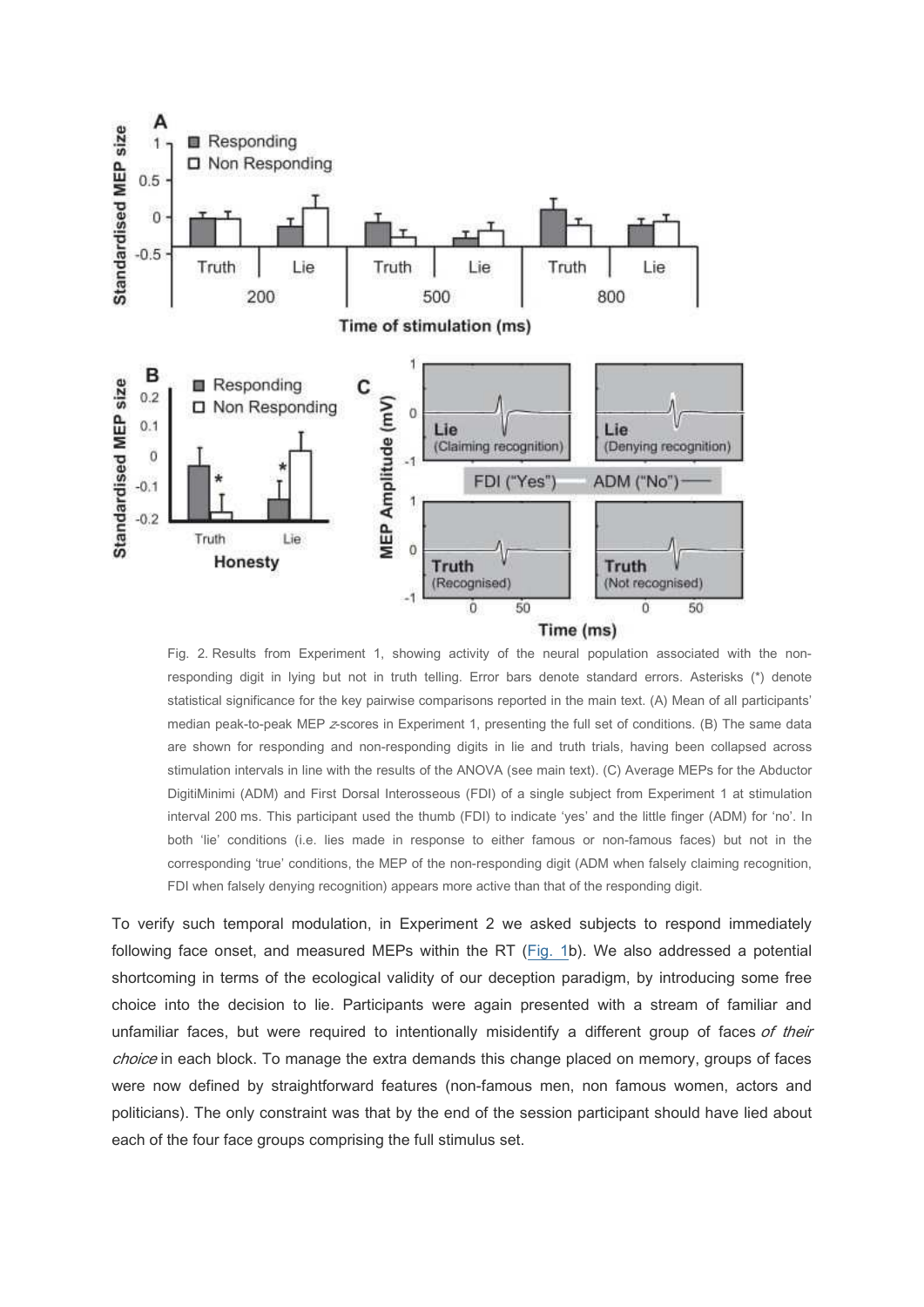# 4. Experiment 2

### 4.1. Method

Experiment 2 used the same practice session, stimuli, apparatus and statistical analyses as Experiment 1. Thirteen right-handed participants were tested. One participant was rejected following data analysis, because they had < 5 MEPs per condition after screening for muscular pre-activation leaving a final sample of 12 (7 females, mean age = 25.6, SD = 6.1).

## 4.2. Design and procedure

Unlike Experiment 1, there was no requirement to withhold a response: the preparatory cue ("famous?"; 1000 ms) preceded the onset of a face, and participants then responded as quickly as possible, initiating a blank ITI of 3000–4000 ms. TMS was delivered within the reaction period, after 0, 300 or 600 ms. In each of four experimental blocks, participants lied about a *different* group of four faces (film stars, politicians, non-famous men, non-famous women) with the order reflecting the participant's own choice, noted down privately (e.g. 'block 1-politicians'). Hence each participant lied and told the truth equally often about each group of stimuli across the experiment. This arrangement meant that, unlike Experiment 1, one digit was used more often (75% of the time) in any given block, with little finger and thumb each being favoured in two out of four blocks. In each block, each of the four groups of faces was sampled repeatedly at random (with replacement) 27 times, to yield 9 presentations for each of the three stimulation intervals. Hence each block contained 108 stimulation trials (36 trials per TMS interval). The addition of 12 no-stimulation trials, comprising 3 random samples from each face group, yielded 120 trials per block. In this design, lies always used the favoured (75% likely) digit, whereas 1/3rd of truth trials (those from the same higher-order category as the lie set; famous or non-famous) used the non-favoured (25% likely) digit. For this reason, MEPs were not analysed from this non-favoured subset of truth trials, guaranteeing that the overall bias towards advanced preparation of the responding digit would be identical between truthful and deceitful conditions.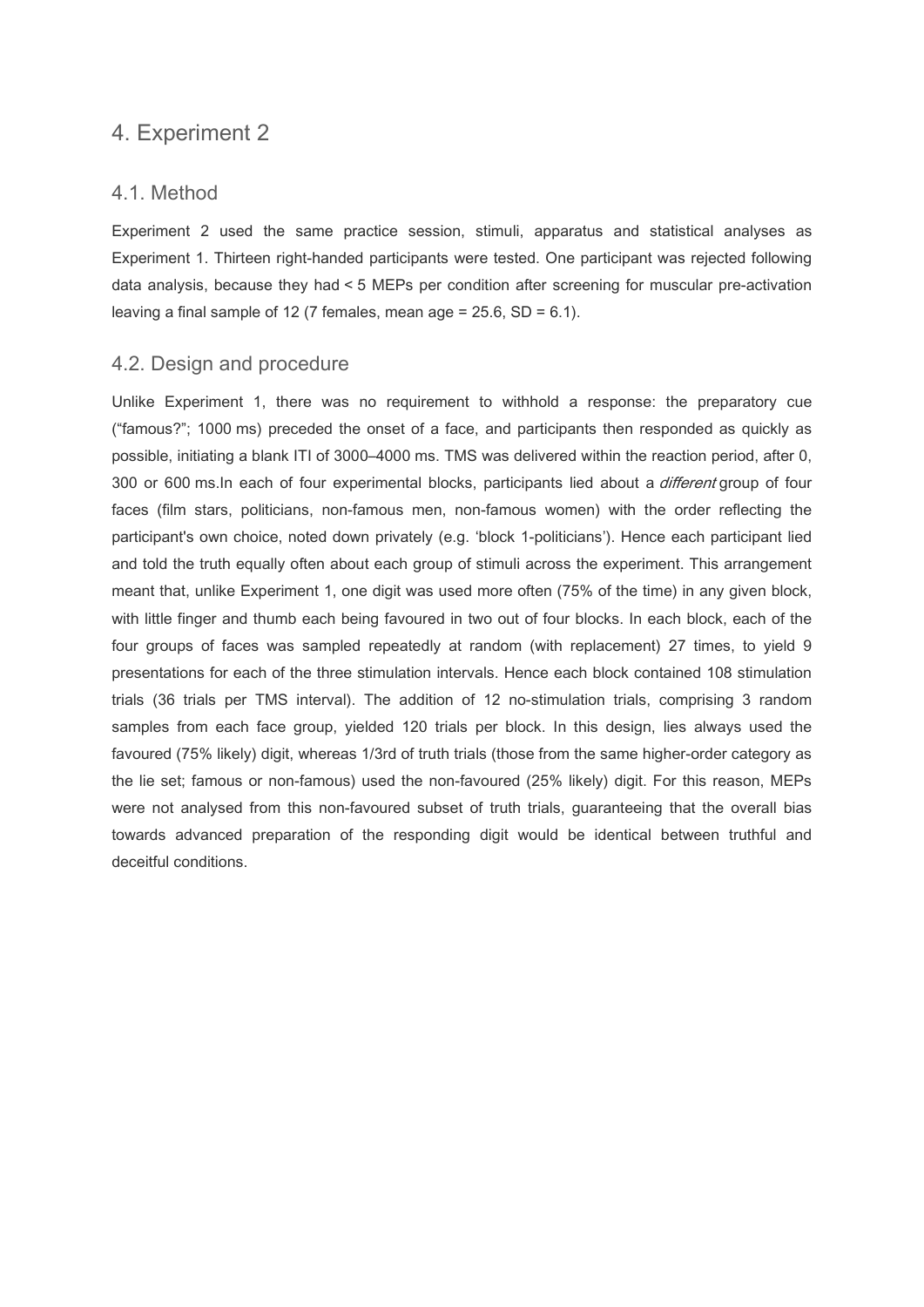# 5. Results and discussion

Mean incorrect responses for this sample remained relatively low (mean =  $12.3\%$ , SD =  $7.1$ ) and no significant differences in accuracy were found between levels of the honesty factor. A repeatedmeasures ANOVA comparing MEP size of the responding and non-responding digit for truthful and deceptive responses across the three stimulation intervals showed main effects of interval  $(F(7, 2, 22) = 6.81, p < 0.05, \eta^2 = 0.38$  and digit  $(F(1, 11) = 6.88, p < 0.05, \eta^2 = 0.39)$ . The former showed how total corticospinal excitability increased towards the execution of the motor plan. The latter confirmed the overall greater excitation of the neural population controlling the responding digit compared with that representing the non-responding digit (Fig. 3a). In itself, this latter finding is trivial, because for this particular experiment there was a greater a priori expectancy of response for the responding digit: one digit was used on 75% of trials, and all the reported data comes from trials where the responding digit corresponds to this favoured digit. However, digit and interval interacted significantly ( $F(2,22) = 6.08$ ,  $p < 0.05$ ,  $n_p^2 = 0.36$ ) demonstrating that across the three stimulation intervals there was a progressive selection of just one response (Fig. 3a) over and above any learnt expectations. Critically, as predicted, this two-way interaction was further modulated by honesty (F(2,22) = 3.79,  $p < 0.05$ ,  $\eta_p^2 = 0.26$ ). This three-way interaction (Fig. 3b) was investigated with three 2 × 2 ANOVAs crossing the digit and honesty factors for each time of stimulation. A significant interaction was found only at the 300 ms stimulation interval  $(F(1,11) = 6.35, p < 0.05, \eta_P^2 = 0.39)$ . Follow-up paired *t*-tests highlighted that this interaction stemmed from the significantly larger MEP of the responding finger when telling the truth relative to when lying ( $\ell(11) = 2.50$ ,  $\rho < 0.05$ ) and the marginally significant increase in the non-responding finger when lying relative to telling the truth ( $t = 2.17$ ,  $p = 0.053$ ). Hence, this interaction corroborates our results from Experiment 1: lying appears to generate a response conflict, but under time pressure the "wrong" response (the truth) develops only briefly (around 300 ms after stimulus onset) with a correction having occurred by 600 ms.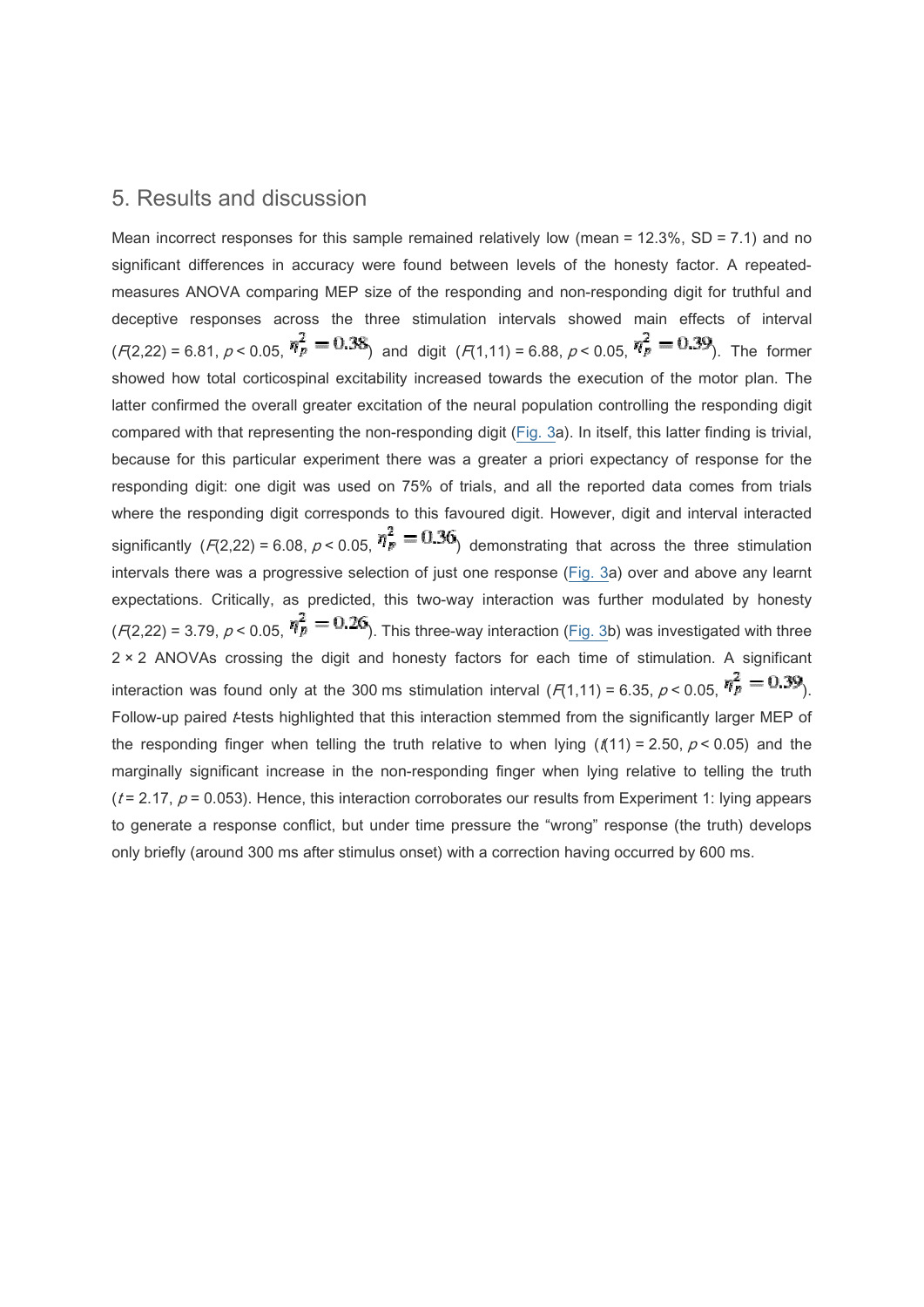



Fig. 3. (A) Digit by interval interaction in Experiment 2, illustrating the progressive selection of one response over the other in M1 during the decision-making process. (B) Further modulation of this interaction depending upon honesty of response, emphasising a significant digit by honesty interaction, but only in the middle stimulation interval. (C) Significant three-way (interval by digit by honesty) interaction in Experiment 3, where verbal responses were given without the need for hand motor planning. The digit by honesty interaction was significant only in the middle stimulation interval, showing a transient increase in the MEP of the nonresponding digit in lying but not in truth telling.

In our first two experiments, MEP data was often contaminated by both failures to relax hand muscles fully between key presses and early onset of voluntary muscle contraction, resulting in the mean exclusion of 29% (SD = 14%) of trials in Experiment 1 and 24.8% (SD = 12%) of trials in Experiment 2 (but in equal numbers regardless of the honesty of the response). We conducted a third experiment in an attempt to enhance the potential practical utility of this technique by using verbal rather than motor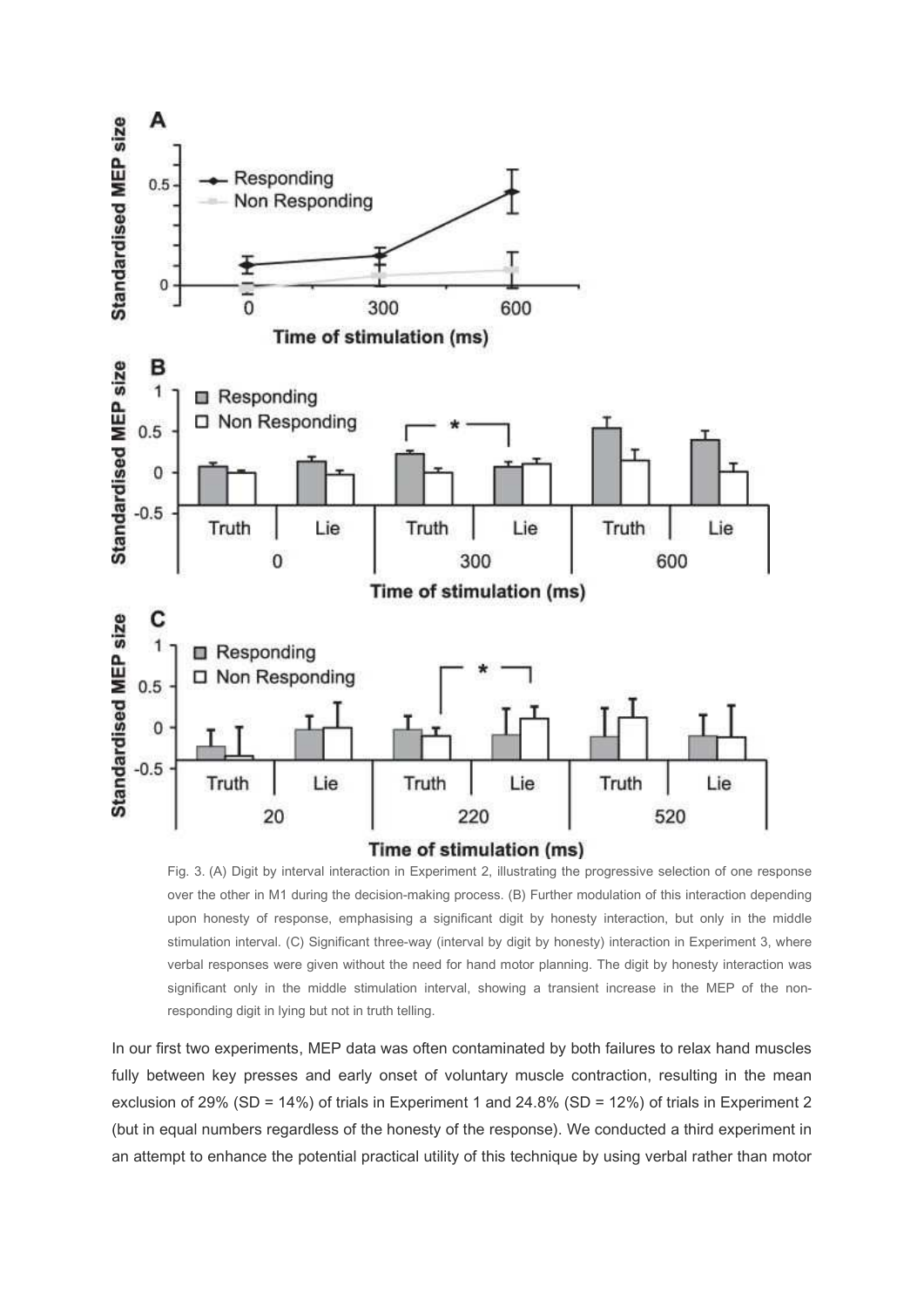responses. In Experiment 3, prior to and interleaved with the deception task, participants answered a set of questions by pressing the two response keys whilst simultaneously producing a corresponding loud verbal response ("yes"/"no"). following this motor-verbal association stage (lasting ~ 2.5 h) participants completed a deception task whilst providing only verbal responses. We hypothesised that verbal responses that were strongly associated with a manual response would trigger a similar manual response conflict to that observed in our first experiments.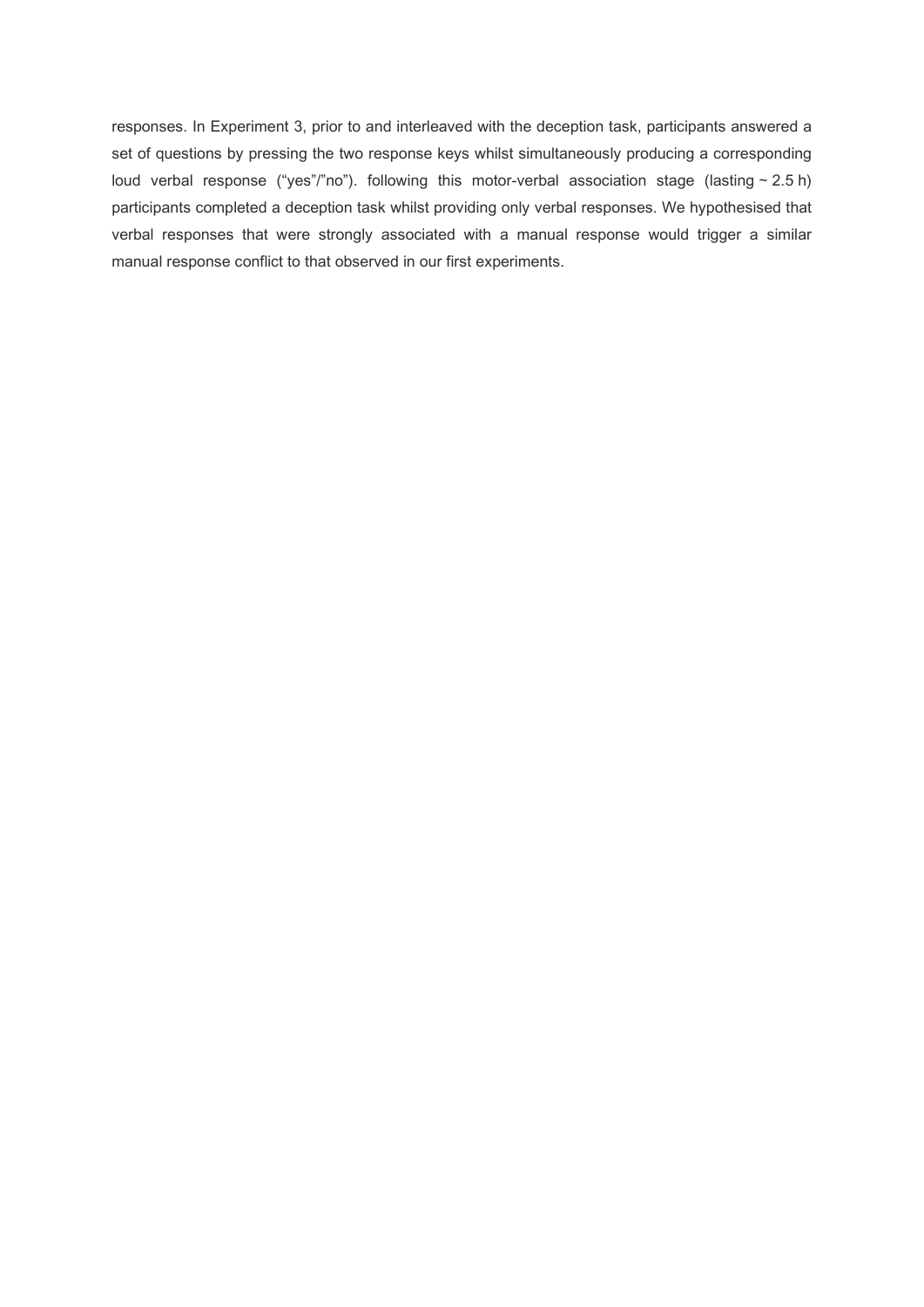# 6. Experiment 3

### 6.1. Method

We employed identical stimuli, apparatus and statistical analyses to those used in Experiment 1. Four right-handed participants (4 females, mean age = 25.3, SD = 2.9) were tested.

#### 6.2. Procedure

One hundred simple yes/no type questions served as training material, establishing the association between verbal and motor responses. This set of questions was randomised and presented 17.5 times during the experiment. Within these phases, on each trial one question was presented for 2500 ms followed by a tone, after which participants depressed one of the two response keys indicating yes/no whilst simultaneously saying "yes"/"no". There were 1600 such trials at the start of the experiment. A shorter top-up phase (50 trials) followed each of the first three deception blocks.

The deception task consisted of four blocks each proceeded by instructions to lie about one of the four groups of faces identified in Experiment 2. Block order was randomised for each participant. Each trial consisted of preparatory ("Famous?"), then instructive (face) then imperative (tone) stimuli, with timing as per Experiment 1 (Fig. 1c). Participants relaxed their hands entirely, and two response pedals were used by an experimenter to register verbal responses. We opted to keep a priori expectations regarding the two digits equal (as in Experiment 1) but also use an easy-to-remember rule to categorise the faces that participants needed to lie about (as in Experiment 2). In each block, the four faces from the selected lie group (e.g. politicians), along with two other randomly selected famous faces (e.g. two actors) and their two matching non-famous faces (so overall four lie-faces and four true-faces) were presented six times each accompanied by TMS (with two presentations at each stimulation interval, here 20,220 and 520 ms). Note that each stimulus was used once as a TMS lie stimulus and once as a TMS true stimulus across the whole experiment. In any given block, the remaining eight 'filler' faces were presented without TMS. Six of these, which required the same response as that of the lie group, were presented twice each, and the two remaining faces, which required the opposite response, were presented 18 times each. This yielded an equal number of yes and no responses in each block. Hence, each block consisted of 96 pseudo-randomly ordered trials (except that TMS could not occur on two consecutive trials).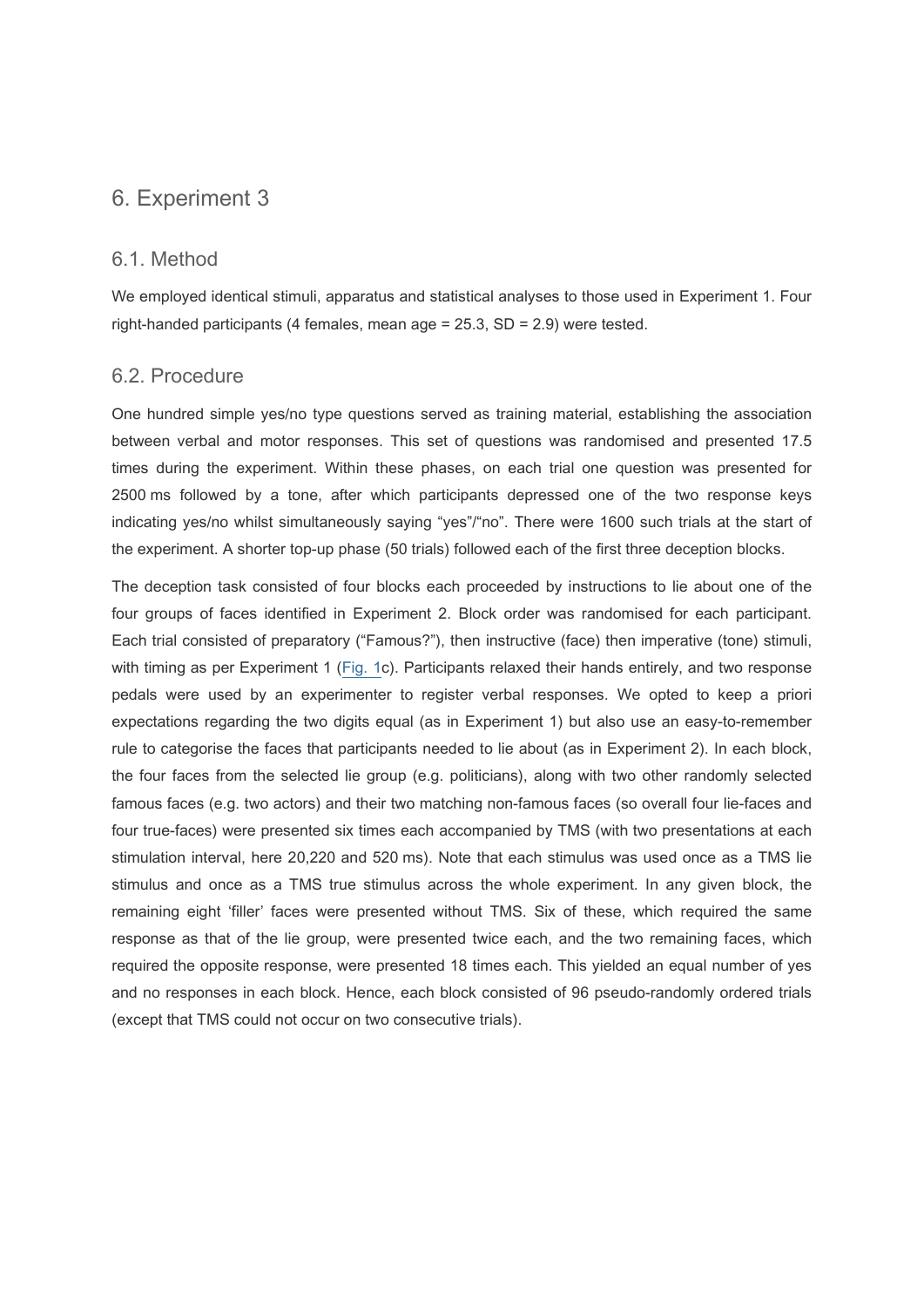# 7. Results and discussion

Although the whole procedure was a lengthy one (∼5 h), trial exclusions as a result of involuntary muscle activation were greatly reduced (overall mean exclusion rate 1.3%, SD = 0.1). This study also generated a relatively low percentage of incorrect responses (mean = 2.4%, SD = 1.9). This may be explained by the use of a preparatory period as in Experiment 1, combined with the easily identified lie and truth sets used in Experiment 2. MEP data again suggested activation of motor plans and response conflict in hand motor areas, this time generated by verbal responding. This was expressed in a significant three-way interaction ( $F(2,6)$  = 8.5,  $\rho$  < 0.05,  $n^2 = 0.73$ ) between honesty (verbal lie/truth), associated digit, and interval (Fig. 3c). When broken down, the two-way interaction between honesty and digit was significant only for the middle stimulation interval (F(1,3) = 19.4,  $p < 0.05$ ,  $n_P^2 = 0.86$ ). Paired-sample *t*-tests found the MEP of the non-responding digit in truth trials to be significantly smaller than that of the non-responding digit in deception trials  $(t(3) = 4.43, p < 0.05)$  but this was not the case in the responding finger  $(t(3) = -0.7, p = 0.4)$ . Like Experiment 1, this experiment used a preparatory period. Whereas in Experiment 1, TMS was first delivered 200 ms after stimulus onset, which was evidently sufficient time for a motor plan to develop in the non-responding digit during deception, in Experiment 3 a shorter TMS interval (20 ms) revealed baseline expectations (i.e. no preference for either response) and helped to drive an interaction with TMS interval. Intriguingly, the interaction also showed the dissipation of the erroneous motor plan by 520 ms, something which never occurred (even after 800 ms) in Experiment 1. This is most likely explained by the associative nature of the motor plan that was being assessed in Experiment 3: the fact that it emerged at all is impressive; for it to have been maintained throughout preparation for a *different* response would have been astonishing.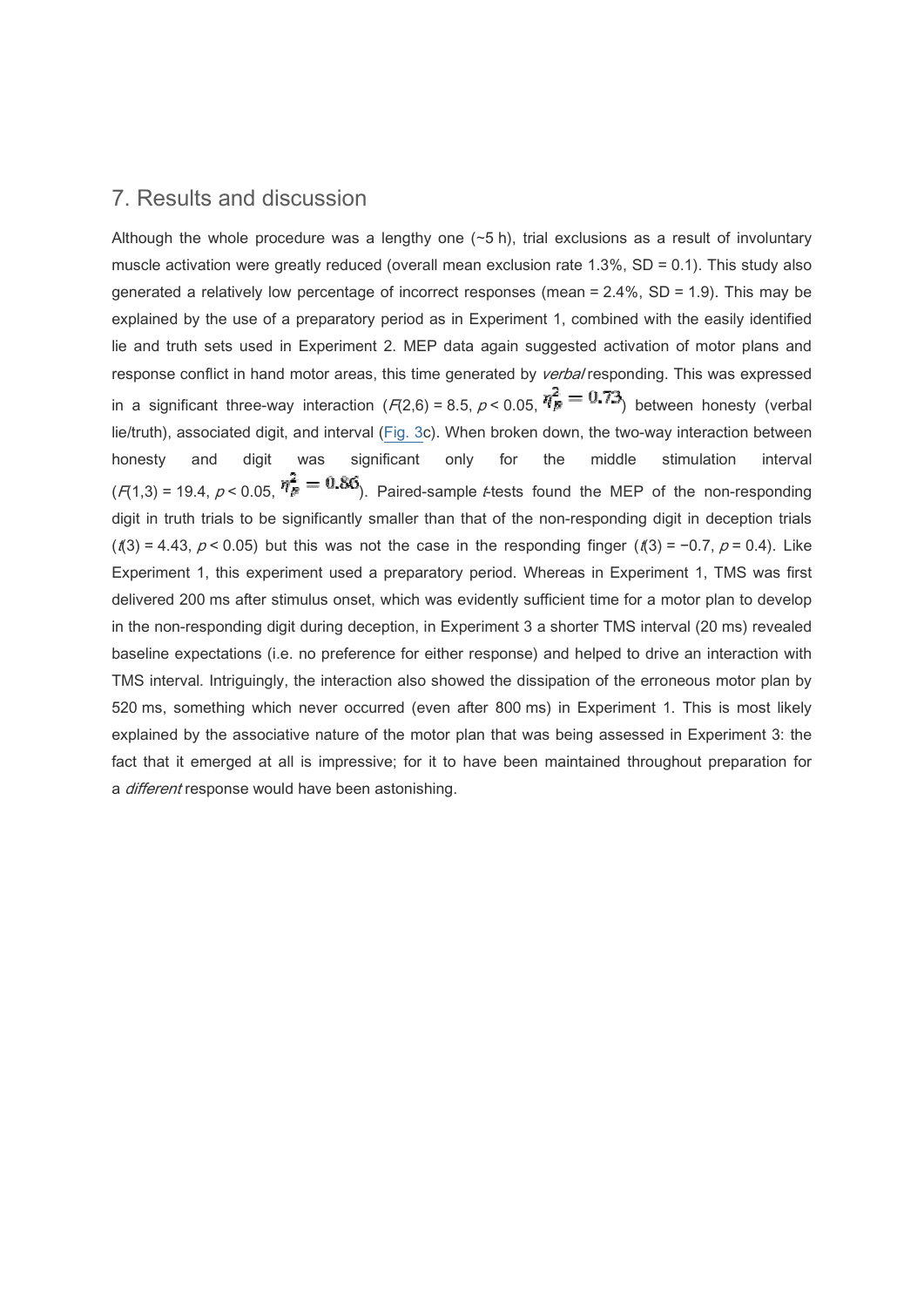# 8. General discussion

Using single-pulse TMS, we examined whether conflict between competing responses in M1 can discriminate between intentionally false and true facial recognition. In Experiments 1 and 2 naïve participants used their little finger or thumb to indicate familiarity with famous and unknown faces. In Experiment 3 participants provided verbal responses which had been associated in advance with the same manual responses. By stimulating M1 prior to response execution, we could compare the MEPs linked to the two competing responses. We compared MEPs in correct trials from the digit that was used (the "responding digit") and the passive digit (the "non-responding digit"). In all three experiments we identified critical times when the MEPs of the non-responding digit were greater than the MEPs of the responding digit in trials where the former coded the truth, i.e. when subjects lied. By contrast, MEPs of the non-responding digit were smaller than the MEPs of the responding digit when the former response coded a lie, i.e. when subjects told the truth.

Our data are suggestive of intra-hemispheric mutual inhibition during response preparation. In the second experiment, as RT unfolded the population of neurons representing the to-be-executed response became increasingly active whilst the alternative response appeared inhibited. Notably, this progressive process was biased or delayed in deception trials: the truth was initially prepared, then some neural signal prompted the alternative response (i.e. the lie) to become preeminent. Biasing influences could originate from prefrontal and cingulate areas ( [Frith, 2000], [Passingham, 1993] and [Lau et al., 2006]). Both areas have been implicated previously in the resolution of response conflicts and the act of deception ( [Abe et al., 2006], [Abe et al., 2007], [Bhatt et al., 2009], [Kozel et al., 2004], [Lee et al., 2010], [Langleben et al., 2005], [Nunez et al., 2005] and [Schumacher et al., 2010]). Excitability of specific populations in M1 might for example be biased via cortico-cortical pathways to supplementary motor area (SMA), or striatal projections to M1 and the SMA.

Our results cannot be explained by early visual priming effects on M1 induced by the familiar faces, as we assessed two kinds of lying (denial for famous faces and confabulation for unknown faces) and no meaningful interactions were found with this factor. We do not claim that the neural signature we have observed here is unique to lying. In fact, we are quite certain that what it fundamentally reflects is response competition. Hence we are comfortable with various levels of explanation for our effect. For example, in our experiments lies were less frequent relative to truthful responses, so our results could reflect a higher-order task-switching effect (i.e. lying more often represented a shift from one response set to a reversed response set than did truthful responding). This account is not problematic for our interpretation, because our response frequencies were ecologically valid: lying really is, by and large, a reversal from a standard task set to an infrequent deceptive one. The key point is that lying will usually represent a response conflict, and can be detected on this basis. We do, however, note that in this paradigm lying was for low stakes. Future studies could incorporate a tangible punishment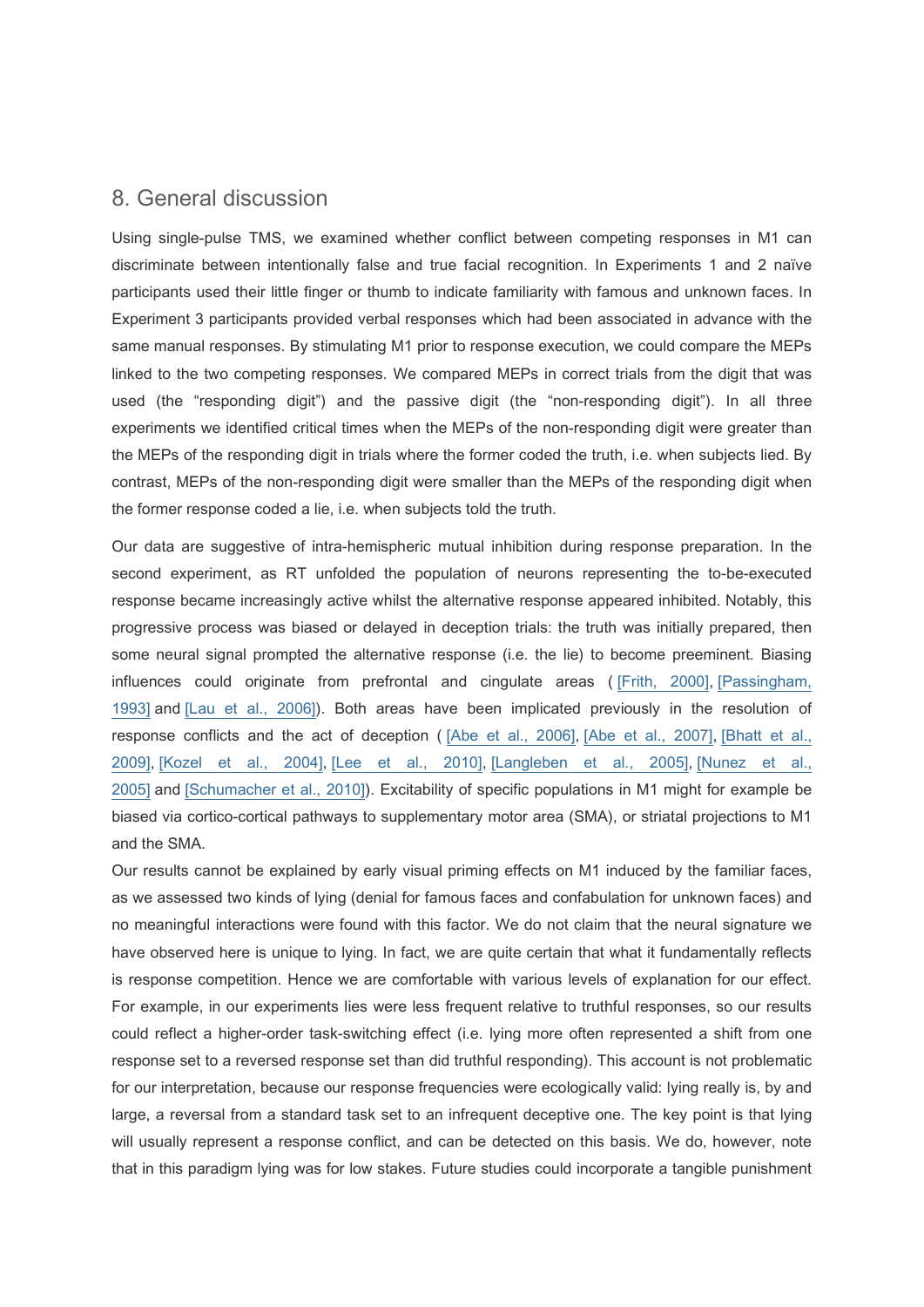and reward system, like that which accompanies real-life deception. Such studies should also investigate the degree to which the partial activation of the truth is determined by the frequency of lying within the task (e.g. Verschuere et al., 2011).

Neurobiological principles of response selection can also be tested against our data. The parallel process of excitation of one response and the suppression of the alternative one argues against diffusion models of decision making that stipulate independent activation in both of two response alternatives in a race, particularly in regard to intra-hemispheric competition (Smith and Ratcliff, 2004). Put differently, our data support the notion of reciprocal inhibition between two motor response alternatives (although this inhibition may not be direct). Inhibitory links which still allow activation of multiple response alternatives are central to the leaky competing accumulator model of simple perceptual choices (Usher and McClelland, 2001) and the affordance competition model of motor decision making (Cisek, 2007).

The results of Experiment 3 suggest that verbal responses can be associated with digit-specific motor plans strongly enough to trigger them involuntarily. A verballie will then briefly activate a *manual* motor plan associated with the truth, presumably via the activation of the verbal truth plan. This is consistent with the theory of event coding (Hommel et al., 2001). The finding may remove one barrier to developing a lie detector based on TMS. However, in many techniques, lie-detection accuracy has been shown to be weakened by participants' countermeasures (e.g. when using the ERP P300; [Mertens and Allen, 2008] and [Rosenfeld et al., 2001]). These would also hamper MEPbased detection, which requires voluntary muscle relaxation.

In summary, we have demonstrated how evolving motor activity in M1 can unmask intentionally hidden information. In our experiments, deception resulted in competition between the true and deceitful responses, detectable in average MEP sizes prior to execution. We conclude, based on the simultaneous and dynamic modulation of two motor plans, that decision-making operations do not serially precede the generation of motor plans *even when the goal is deception*. By demonstrating the presence of an M1 response conflict in deception, we offer an original platform for developing liedetection techniques whilst also shedding light on the dynamics of response competition.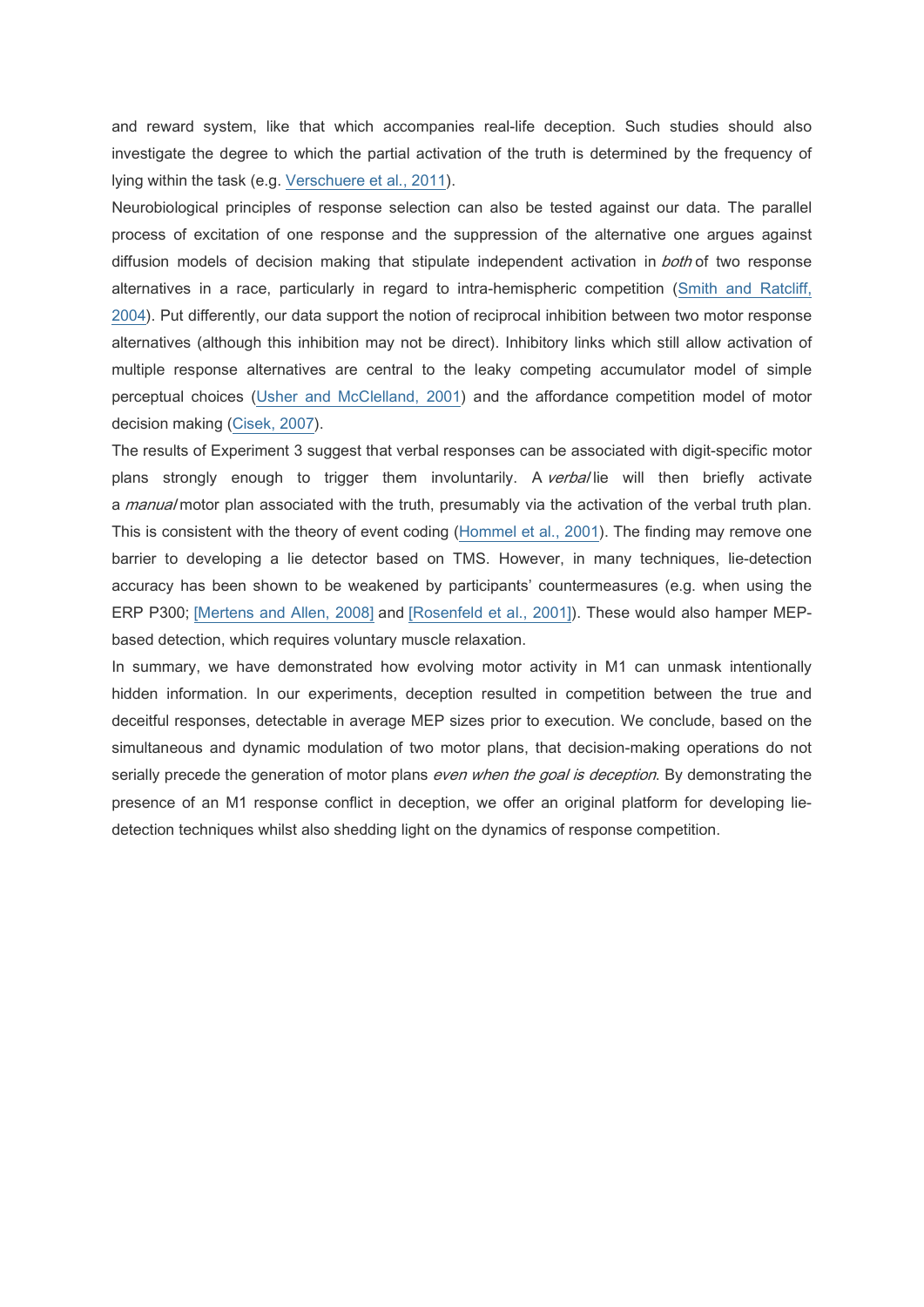#### **References**

Abe, N., Fujii, T., Hirayama, K., Takeda, A., Hosokai, Y., Ishioka, T., . . . Takahashi, S. (2009). Do parkinsonian patients have trouble telling lies? The neurobiological basis of deceptive behaviour. *Brain 132*, 1386.

Abe, N., Suzuki, M., Mori, E., Itoh, M., & Fujii, T. (2007). Deceiving others: Distinct neural responses of the prefrontal cortex and amygdala in simple fabrication and deception with social interactions. *Journal of Cognitive Neuroscience, 19*, 287-295.

Abe, N., Suzuki, M., Tsukiura, T., Mori, E., Yamaguchi, K., Itoh, M., & Fujii, T. (2006). Dissociable roles of prefrontal and anterior cingulate cortices in deception. Cerebral Cortex, 16, 192.

Bestmann, S., Harrison L. M., Blankenburg, F., Mars, R. B., Haggard, P., Friston, K. J., & Rothwell, J. C. (2008). Influence of uncertainty and surprise on human corticospinal excitability during preparation for action. *Current Biology. 18*, 775–780.

Bhatt, S., Mbwana, J., Adeyemo, A., Sawyer, A., Hailu, A., & Vanmeter, J. (2009). Lying about facial recognition: An fMRI study. *Brain and Cognition*, *69*, 382-390.

Botvinick, M., Nystrom, L. E., Fissell, K., Carter, C. S., & Cohen, J. D. (1999). Conflict monitoring versus selection-for-action in anterior cingulate cortex. *Nature, 402*, 179-180.

Braver, T. S., Reynolds, J. R., & Donaldson, D. I. (2003). Neural mechanisms of transient and sustained cognitive control during task switching. *Neuron, 39*, 713-726.

Carter, C. S., Braver, T. S., Barch, D. M., Botvinick, M. M., Noll, D., & Cohen, J. D. (1998). Anterior cingulate cortex, error detection, and the online monitoring of performance. *Science, 280*(5364), 747.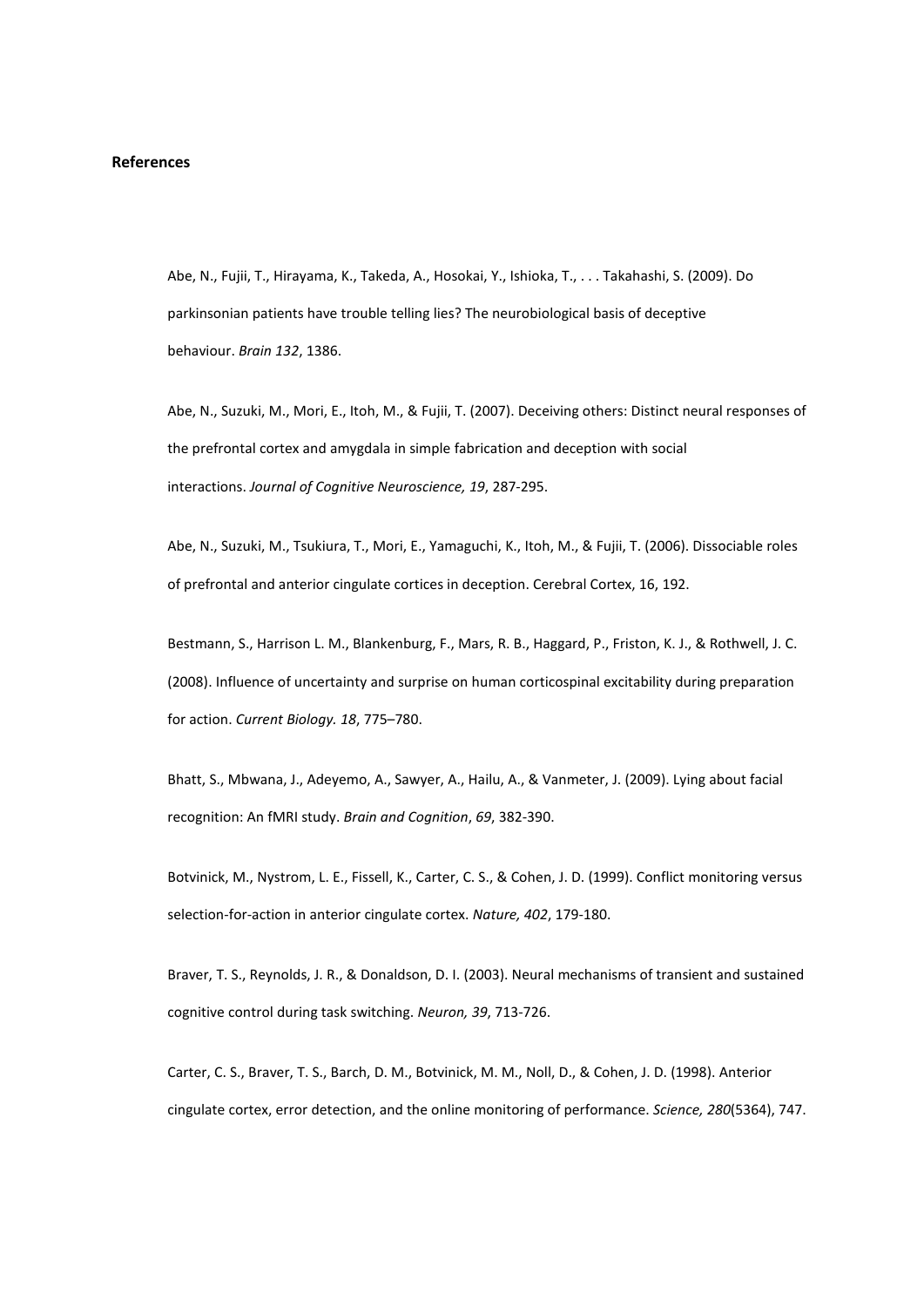Cisek, P., & Kalaska, J. F. (2005). Neural correlates of reaching decisions in dorsal premotor cortex: Specification of multiple direction choices and final selection of action. *Neuron, 45*, 801-814.

Cisek, P. (2006). Integrated neural processes for defining potential actions and deciding between them: A computational model. *Journal of Neuroscience, 26*(38), 9761.

Cisek, P. (2007). Cortical mechanisms of action selection: The affordance competition hypothesis. *Philosophical Transactions of the Royal Society B: Biological Sciences*, 362(1485), 1585.

DePaulo, B. M., Lindsay, J. J., Malone, B. E., Muhlenbruck, L., Charlton, K., & Cooper, H. (2003). Cues to deception. *Psychological Bulletin*, .*129*, 74-118.

Desoto, M. C., Fabiani, M., Geary, D. C., & Gratton, G. (2001). When in doubt, do it both ways: Brain evidence of the simultaneous activation of conflicting motor responses in a spatial stroop task. *Journal of Cognitive Neuroscience, 13*, 523-536.

Ekman, P. (2009). Telling lies: Clues to deceit in the marketplace, politics, and marriage. WW Norton & Company.

Eriksen, B. A., & Eriksen, C. W. (1974). Effects of noise letters upon the identification of a target letter in a nonsearch task. *Perception & Psychophysics*, 16, 143-149.

Fleming, S. M., Mars, R. B., Gladwin, T. E., & Haggard, P. (2009). When the brain changes its mind: Flexibility of action selection in instructed and free choices. *Cerebral Cortex,*

Frith, C.D. The role of the dorsolateral prefrontal cortex in the selection of action (2000). In Attention and performance XVIII: Control of cognitive processes, Monsell, S. & Driver, J. Cambridge MA: MIT Press, p. 549–64.

Gandevia, S., & Rothwell, J. (1987). Knowledge of motor commands and the recruitment of human motoneurons. *Brain, 110*, 1117.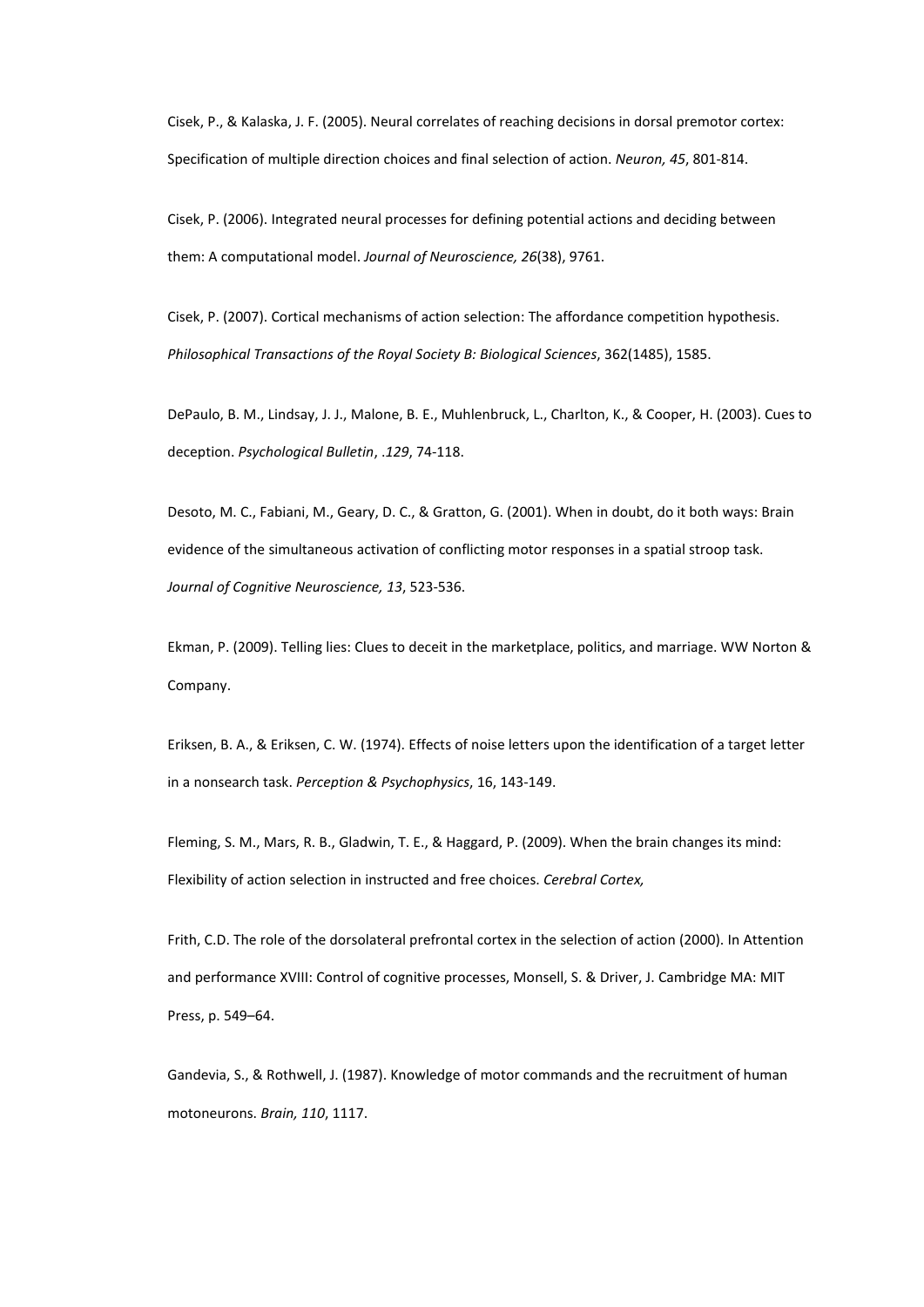Hadar, A. A., Makris, S., & Yarrow, K. (in press). Single-pulse TMS related syncopal spell in a healthy subject. *Brain Stimulation*.

Hommel, B., Müsseler, J., Aschersleben, G., & Prinz, W. (2001). The theory of event coding (TEC): A framework for perception and action planning. *Behavioral and Brain Sciences, 24*, 849-878.

Kiers, L., Fernando, B., & Tomkins, D. (1997). Facilitatory effect of thinking about movement on magnetic motor-evoked potentials. *Electroencephalography and Clinical Neurophysiology/Electromyography and Motor Control, 105*, 262-268.

Kozel, F. A., Johnson, K. A., Mu, Q., Grenesko, E. L., Laken, S. J., & George, M. S. (2005). Detecting deception using functional magnetic resonance imaging. *Biological Psychiatry, 58,* 605-613.

Kozel, F. A., Padgett, T. M., & George, M. S. (2004). A replication study of the neural correlates of deception. *Behaviour Neuroscience*, *118*, 852-856.

Langleben, D. D., Loughead, J. W., Bilker. W.B., Ruparel, K., Childress, A. R., Busch, S. I., & Gur, R. C. (2005). Telling truth from lie in individual subjects with fast event-related fMRI. *Human Brain Mapping, 26*, 262-272.

Lau, H, Rogers, R.D., Passingham, R.E. (2006) Dissociating response selection and conflict in the medial frontal surface. *Neuroimage, 29*, 446–451.

Lee, T. M. C., Lee, T. M. Y., Raine, A., Chan, C. C. H., & Manzoni, O. J. (2010). Lying about the valence of affective pictures: An fMRI study. *PloS One 5*, 244-245.

Lundqvist, D., Flykt, A., & Öhman, A. (1998). The Karolinska Directed Emotional Faces - KDEF, CD ROM from the Department of Clinical Neuroscience, Psychology section, Karolinska Institutet, Stockholm, Sweden.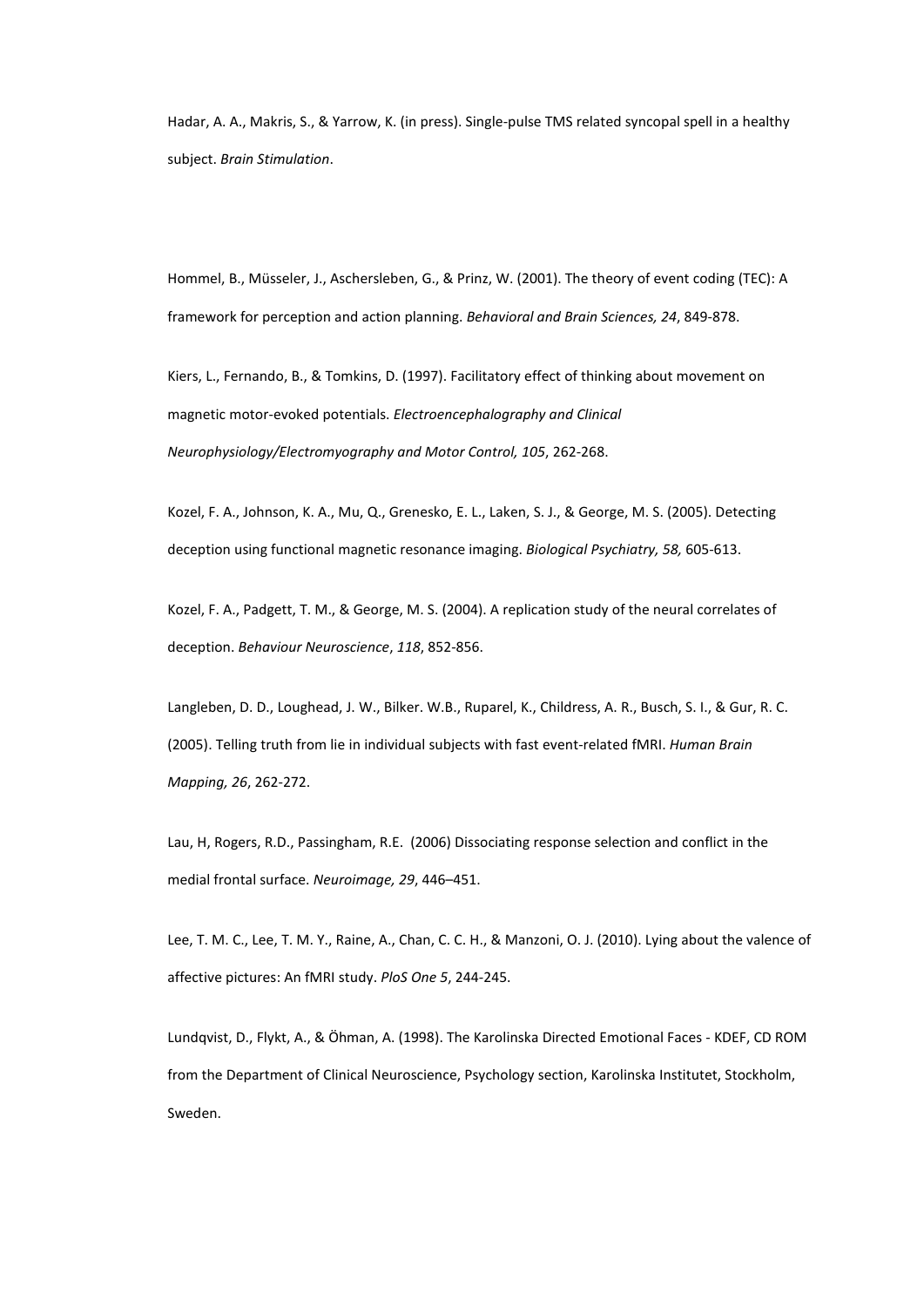Makris, S., Hadar, A.A., Yarrow, K. (2011). Viewing objects and planning actions: On the potentiation of grasping behaviours by visual objects. *Brain and Cognition*, **77**, 257- 264Mazurek, M. E., Roitman, J. D., Ditterich, J., & Shadlen, M. N. (2003). A role for neural integrators in perceptual decision making. *Cerebral Cortex*, *13*, 1257.

Mertens, R., & Allen, J. J. B. (2008). The role of psychophysiology in forensic assessments: Deception detection, ERPs, and virtual reality mock crime scenarios. *Psychophysiology, 45*, 286-298.

Nardini, W. (1987). The polygraph technique: An overview. *Journal of Police Science Administration, 15,* 239-249.

Nunez, J. M., Casey, B., Egner, T., Hare, T., & Hirsch, J. (2005). Intentional false responding shares neural substrates with response conflict and cognitive control. *NeuroImage, 25*, 267-277.

Pashler, H. (1991). Shifting visual attention and selecting motor responses: Distinct attentional mechanisms. *Journal of Experimental Psychology, 17*, 1023-1040.

Passingham, R. 1993. The Frontal Lobes and Voluntary Action. (Oxford, UK: Oxford University Press)

Pollina, D., Dollins, A., Senter, S., Krapohl, D., & Ryan, A. (2004). Comparison of polygraph data obtained from individuals involved in mock crimes and actual criminal investigations. *Journal of Applied Psychology*, *89*, 1099-1105.

Rosenfeld, J. P., Miller, A. R., Rao, A., & Soskins, M. (2001). Event-related potentials in detection of deception. Handbook of Polygraphy. (New York, Academic Press).

Schumacher, E. H., Seymour, T. L., & Schwarb, H. (2010). Brain activation evidence for response conflict in the exclude recognition task. *Brain Research, 1329*, 113-123.

Seymour and Schumacher, 2009 T.L. Seymour, E.H. Schumacher Electromyographic evidence for response conflict in the exclude recognition task Cognitive, Affective, & Behavioral Neuroscience, 9, (2009), p. 71